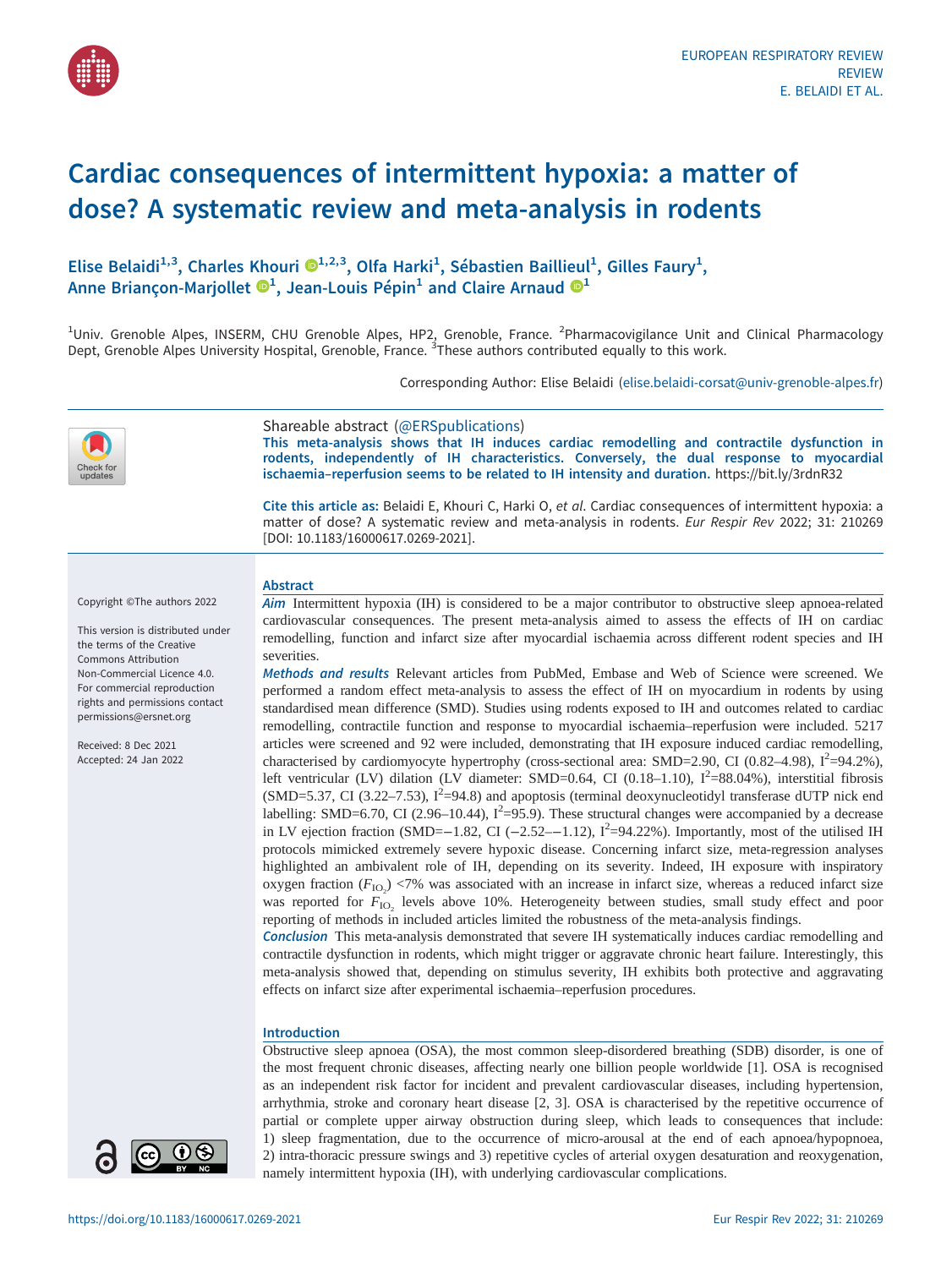During the past two decades, numerous experimental and clinical reports have considered IH to be the main contributor to OSA-associated cardiovascular complications and mortality [[4](#page-15-0)–[6](#page-15-0)]. Systematic reviews and meta-analyses have reported that OSA patients exhibit increased left ventricular (LV) hypertrophy, dilation and subclinical markers of LV diastolic dysfunction in accordance with the severity of IH [\[7](#page-15-0)–[9\]](#page-15-0). OSA-associated cardiac remodelling results in impaired LV systolic function (i.e. decreased LV ejection fraction (EF)), which also correlates with OSA severity. In patients hospitalised for acute coronary syndrome (ACS), SDB is associated with higher peak troponin levels in plasma, which might reflect increased myocardial insults [\[10](#page-15-0)]. BUCHNER et al. [[11\]](#page-15-0) demonstrated that patients with SDB exhibit a larger infarct size and impairment of ventricular remodelling after myocardial infarction compared to patients without SDB. These clinical studies highlight the potential deleterious impact of IH on both cardiac remodelling and susceptibility to myocardial ischaemia. In contrast, several studies did not report such detrimental effects of OSA on cardiovascular outcomes. For example, the recent ISAACC study failed to demonstrate that OSA patients with ACS exhibit a higher recurrence of cardiovascular events compared with patients without OSA [[12\]](#page-15-0). In addition, large clinical trials did not evidence any beneficial effects of continuous positive airway pressure against cardiovascular events incidence (SAVE [[13\]](#page-15-0) and ISAAC [\[12](#page-15-0), [14](#page-15-0)]), questioning the exact contribution of OSA to cardiovascular morbi-mortality.

Currently, OSA severity is essentially based on the apnoea–hypopnoea index, a metric that poorly reflects the severity of IH. More and more studies are suggesting that the burden of nocturnal hypoxaemia might represent the key predictor of cardiovascular risk in OSA patients [\[15](#page-15-0)–[17\]](#page-16-0). Animal models of IH exposure in rodents have been developed in order to dissect the specific impact of IH on the cardiovascular system, due to the absence of any of the confounding factors usually present in clinical trials. These experimental studies aim to understand the mechanisms involved in different IH-controlled conditions (cycles, intensity, duration). These preclinical studies also allow easy access to tissue samples, facilitating the characterisation of cardiac remodelling at cellular and tissue level.

This systematic review and meta-analysis aimed to assess the effects of IH on cardiac remodelling, function and response to myocardial ischaemia across all rodent species. This might help to identify whether specific IH patterns would have different impacts on the myocardium.

## Methods

The methodology was described and preregistered in PROSPERO [\(www.crd.york.ac.uk/prospero/](http://www.crd.york.ac.uk/prospero/), CRD42020170266, 24 April 2020) and a Preferred Reporting Items for Systematic Reviews and Meta-Analyses statement is given in [supplementary file S1.](http://err.ersjournals.com/lookup/doi/10.1183/16000617.0269-2021.figures-only#fig-data-supplementary-materials) The review questions were: 1) does IH induce cardiac remodelling, contractile dysfunction and alter the response to myocardial ischaemia–reperfusion in rodent models? and 2) does the hypoxic pattern (cycles, intensity, duration per day and total duration) influence cardiac responses?

#### Study search and selection

Articles published between 1980 and May 2021 were searched using the PubMed, Embase and Web of Science databases. A first selection was conducted to select all studies that used IH in rodents, with the following terms: (Intermittent[All Fields] AND ("hypoxia"[MeSH Terms] OR "hypoxia"[All Fields])) AND (("rodentia"[MeSH Terms] OR "rodentia"[All Fields] OR "rodent"[All Fields]) OR ("mice"[MeSH Terms] OR "mice"[All Fields] OR "mouse"[All Fields]) OR ("rats"[MeSH Terms] OR "rats"[All Fields] OR "rat"[All Fields])). Two investigators (OH, CA, EB, ABM or GF) independently screened all references for inclusion, and discrepancies were resolved by discussion among the team. Eligibility was considered if they were written in English and addressed myocardial outcomes after IH exposure in rodents. The full texts of all studies referring to myocardium were reviewed for final inclusion by two independent investigators (CA and EB).

## Animals and IH protocols

We included studies using rodents (male, female, young, aged, lean, obese, various strains) exposed to IH and reporting outcomes related to cardiac remodelling, contractile function and response to myocardial ischaemia–reperfusion (infarct size). We defined IH as one period of hypoxia, followed by one period of reoxygenation, repeated several times during the same day. We included all studies in which IH was compared to a control normoxic group.

## Exclusion criteria

We excluded studies that were not conducted on rodents (i.e. cell culture models), studies in which hypoxia was applied continuously and repeated for several days, studies applying IH exposure in prenatal or perinatal periods, studies without a separate control group, and studies without cardiac outcomes.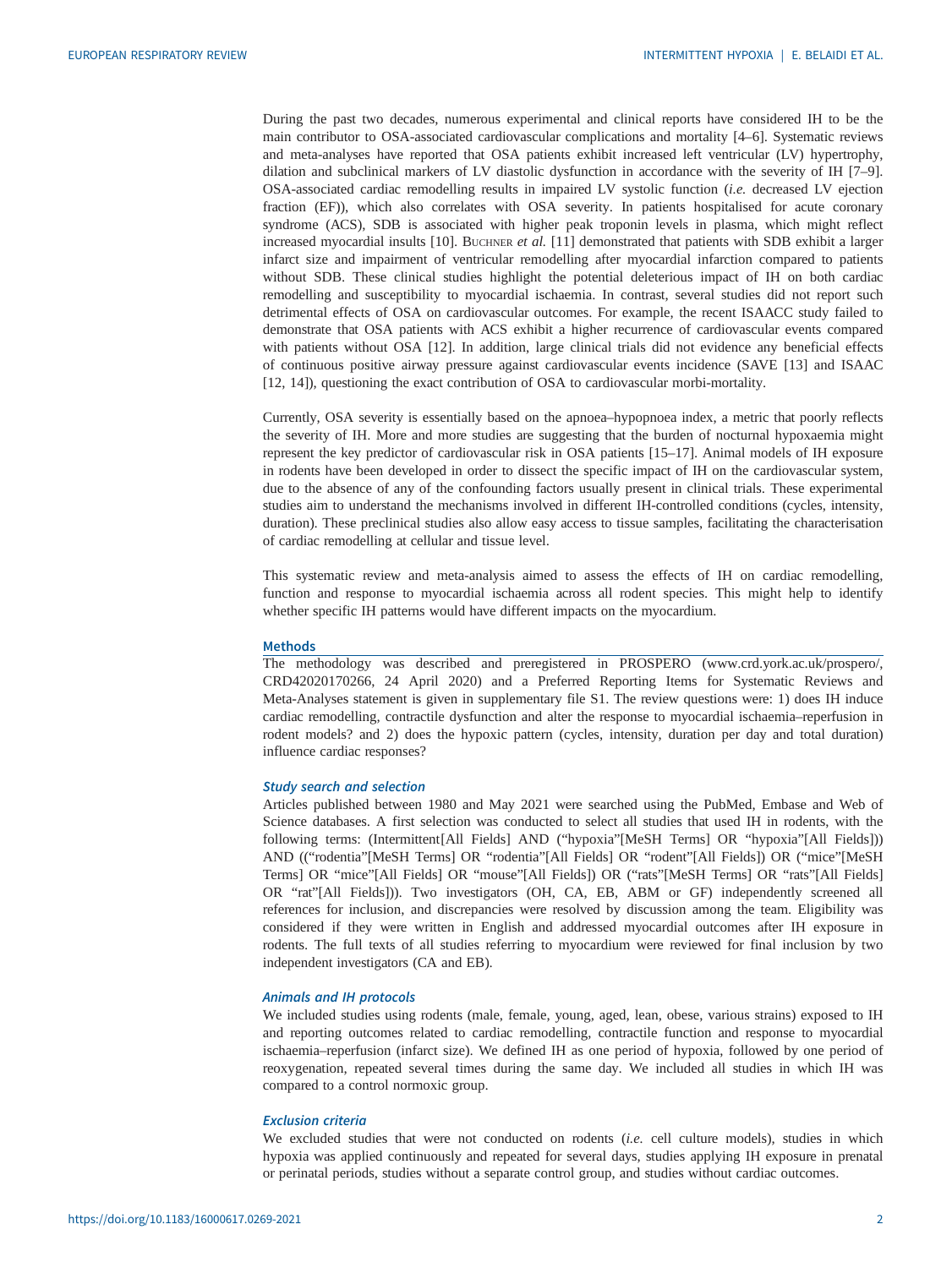#### Outcome extraction

A standardised Excel file was used to extract data. Data from graphs were extracted using ImageJ tools.

For each study, we extracted bibliographic details (first author, journal, PubMed identifier, year), rodent characteristics (species, strain, sex, initial body weight, age), as well as IH pattern description (inspiratory oxygen fraction  $(F_{IO_2})$  (%), hypoxia duration (seconds), reoxygenation duration (seconds), duration of IH protocol per day (hours), total duration of IH exposure (days)).

As main outcomes, we selected the most often used parameters to characterise haemodynamic, cardiac contractile function, cardiac remodelling and response to myocardial ischaemia–reperfusion. An exhaustive list of extracted parameters is provided in [supplementary file S2.](http://err.ersjournals.com/lookup/doi/10.1183/16000617.0269-2021.figures-only#fig-data-supplementary-materials) For haemodynamic evaluation, we extracted mean arterial pressure (MAP) and heart rate (HR) data. Cardiac function was assessed through analysis of LV EF and LV diameter in diastole (LVDd) obtained from echocardiography. Cardiac remodelling was documented by analysis of hypertrophy (heart weight-to-tibia length and cardiomyocyte cross-sectional area (CSA)), interstitial fibrosis (Sirius red and Masson trichrome staining and connective tissue growth factor (CTGF) expression) and apoptosis (terminal deoxynucleotidyl transferase dUTP nick end labelling (TUNEL) staining and caspase 3 (Casp3) expression). Finally, infarct size was used to evaluate the response to myocardial ischaemia–reperfusion. For all outcomes, data were extracted as number of animals per group, mean and standard deviation (SD). Each protocol from one study was extracted as a separate group.

#### Risk of bias assessment

Risk of bias and study quality were assessed by two investigators (CA and EB). Risk of bias was evaluated in accordance with the SYstematic Review Center for Laboratory animal Experimentation (SYRCLE) recommendations [\[18](#page-16-0)] and, accordingly, bias was classified into selection bias (sequence generation, baseline characteristics, allocation concealment), performance bias (randomised housing of animals, blinding of investigators), detection bias (random outcome assessment, blinding of outcome assessor), attrition bias (incomplete outcome data) and reporting bias (selective outcome reporting). Each risk of bias was scored as high, low or unclear.

## Statistical analysis

For each outcome, data were abstracted and analysed using SMD, SMD=(Mc−Me)/SD, where Mc is the mean of the outcome measure in the control group, Me is the mean of the outcome measure in the experimental groups and sp is the pooled standard deviation of the two groups [\[19](#page-16-0)]. An effect size of 0.8 was considered large, 0.5 moderate and 0.2 small [\[20](#page-16-0)]. In cases of missing sp values, we tried to calculate or estimate them from confidence intervals, standard errors, t-values, p-values or F-values. The remaining SD values were imputed using the mean outcome-specific SD from the other included studies.

Given the high anticipated heterogeneity in the included studies, we performed random effect meta-analysis through the restricted maximum-likelihood estimator method. To account for correlation among different groups (n, IH, different patterns, etc.), we used a hierarchical model with a random intercept between groups and studies.

All results were represented using the orchard plot, an innovative data visualisation tool used for displaying the results of a large number of outcomes [[21](#page-16-0)].

We explored sources of heterogeneity through prespecified subgroup analyses and meta-regressions according to population (species, strain, sex, body weight, year of publication, age) and IH protocols ( $F_{1O}$ , (%), hypoxia duration (seconds), reoxygenation duration (seconds), duration of IH protocol per day (hours), total duration of IH exposure (days)).

First, we performed univariate meta-regressions on study and animal characteristics. Then, we added the significant predictors  $(p<0.2)$  in the meta-regression model for IH protocol parameters.

Funnel plot asymmetry was explored using Egger's regression test, with p<0.05 suggesting publication bias [\[22](#page-16-0)]. Trim and fill analysis was performed to assess the robustness of the results [[23\]](#page-16-0). All statistical analyses were performed using R statistical software with the Meta and Metafor packages (version 3.6.1)

## **Results**

## Search and study selection

Our initial searches identified 2583 articles from PubMed, 3387 from Embase and 4603 from Web of Science. After duplicate removal, 5127 articles were screened based on titles and abstracts. 227 articles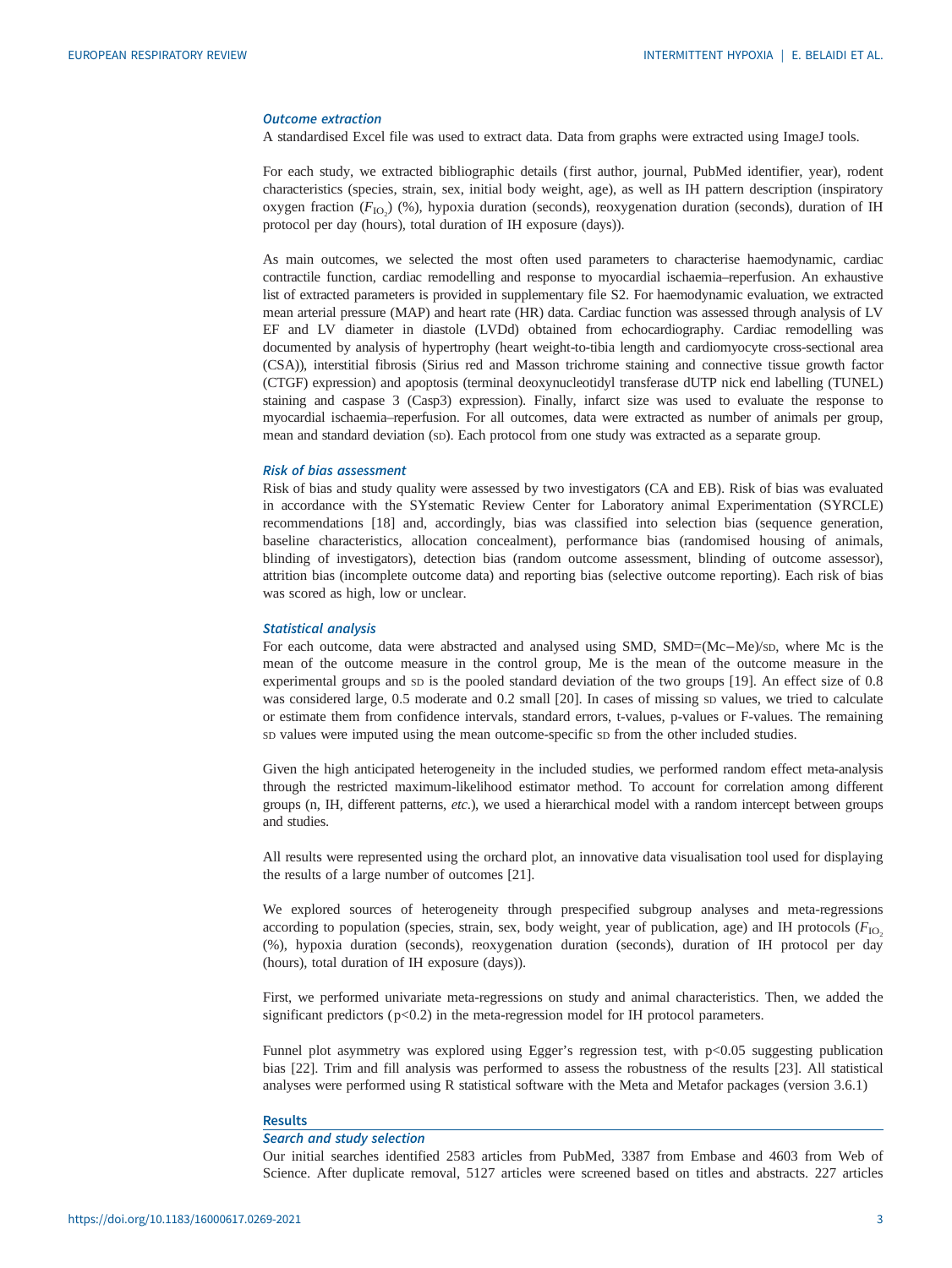were eligible for full-text assessment and, among them, 135 were excluded as they did not reach all the prespecified criteria (i.e. inappropriate protocols, outcome out of interest, peri- or pre-natal studies). Finally, 92 articles were included (figure 1 and [supplementary file S3](http://err.ersjournals.com/lookup/doi/10.1183/16000617.0269-2021.figures-only#fig-data-supplementary-materials)).

#### Study characteristics

Characteristics of the 92 studies included in the analysis are summarised in [table 1](#page-4-0). 87 studies used male animals, one study used a female animal and four did not report animal sex. 35 studies (40%) were conducted in mice and 57 (60%) in rats. In the mice studies, C57bl6J mice were used in 28 studies, FVB and Swiss×129 mice in seven studies, and ob/ob mice in two studies. In the rat studies, 38 studies used Sprague–Dawley rats, 16 used Wistar rats, two used spontaneously hypertensive rats and Wistar Kyoto rats, and two studies did not report the rat strain used.

IH characteristics are described in [figure 2.](#page-9-0) The median values of  $F_{1O_2}$  during hypoxia periods were 5.5% (min–max 4–10%), with hypoxia duration of 30 s (min–max 10–360 s), followed by 45 s (min–max 20– 360 s) of reoxygenation. Cycles were repeated in average for 8 h·day−<sup>1</sup> (min–max 0.5–12 h·day−<sup>1</sup> ) for a median duration of 28 days (min–max 1–95 days).

## Risk of bias and study quality

Risk of bias and study quality were assessed using the SYRCLE risk of bias tool for animal studies [[18\]](#page-16-0) and the results are reported in [figure 3](#page-9-0) (overall score) and [supplementary file S4](http://err.ersjournals.com/lookup/doi/10.1183/16000617.0269-2021.figures-only#fig-data-supplementary-materials) (individual study quality).

Risk of bias was lowest for risks related to selection, such as sequence generation, baseline characteristics and allocation concealment ([figure 3\)](#page-9-0). Of note, risk of bias was poorly described across the majority of the studies we analysed and were therefore reported as "unclear" risk ([figure 3](#page-9-0) and [supplementary file S4\)](http://err.ersjournals.com/lookup/doi/10.1183/16000617.0269-2021.figures-only#fig-data-supplementary-materials).



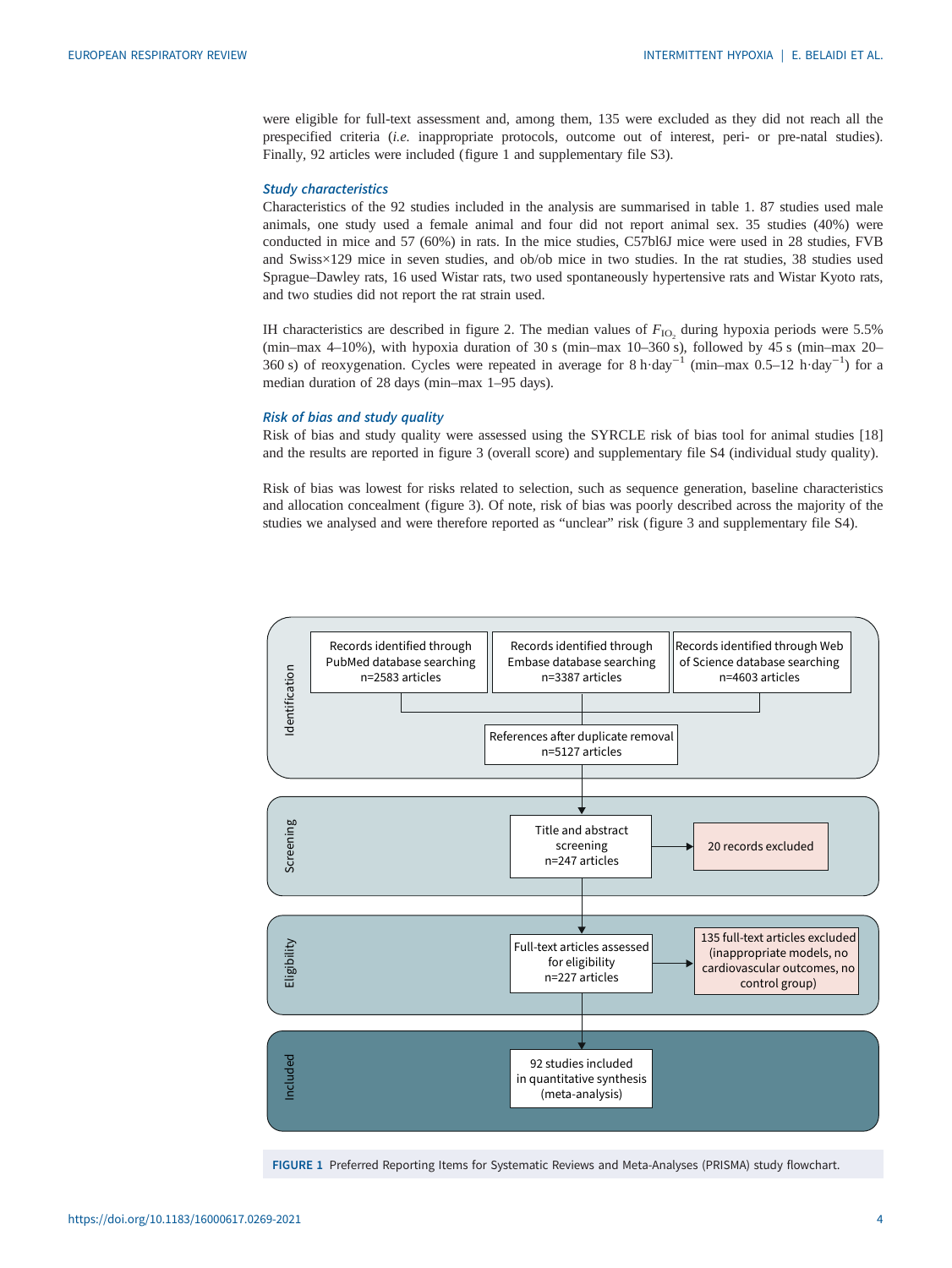| <b>TABLE 1 Study characteristics</b>           |                |                        |             |                           |                         |                |                         |                                   |                                   |                           |                           |                                 |                                   |                      |             |                |                       |                          |                 |
|------------------------------------------------|----------------|------------------------|-------------|---------------------------|-------------------------|----------------|-------------------------|-----------------------------------|-----------------------------------|---------------------------|---------------------------|---------------------------------|-----------------------------------|----------------------|-------------|----------------|-----------------------|--------------------------|-----------------|
|                                                |                | Animal characteristics |             |                           |                         |                |                         | IH protocol characteristics       |                                   |                           | Haemodynamic<br>parameter | Cardiac<br>function<br>fraction | Cardiac remodelling               |                      |             |                |                       |                          |                 |
| Article <sup>#</sup>                           | <b>Species</b> | Strain                 |             | Sex Body<br>weight<br>(g) | Age<br>$( weeks)$ $(%)$ | $F_{10_2}$     | Hypoxia/<br>Reox<br>(s) | IH.<br>duration<br>(h per<br>day) | Protocol MAP<br>duration<br>(day) |                           | <b>HR</b>                 |                                 | Ejection Structure<br><b>LVDd</b> | Hypertrophy<br>HW/TL | <b>CSA</b>  | <b>PVF</b>     | <b>Fibrosis</b><br>IF | Apoptosis<br>Casp3 TUNEL | Infarct<br>size |
| BAO et al.<br>2020 [S1]                        | Mice           | C57Bl6J                | M           | ND                        | 9                       | 5              | 30/30                   | 12                                | 28                                |                           |                           | $\mathsf X$                     |                                   | $\mathsf X$          | $\mathsf X$ |                | $\mathsf X$           | $\mathsf X$              |                 |
| Béguin et al. 2005<br>[S2]                     | Rat            | Wistar                 | M           | 350                       | ND                      | $5 - 10$       | 40/20                   | $0.5 - 4.0$                       | 1                                 |                           |                           |                                 |                                   |                      |             |                |                       |                          | $\mathsf X$     |
| Béguin et al. 2007<br>$[S3]$                   | Rat            | Wistar                 | M           | 350                       | ND                      | 10             | 40/20                   | 4                                 | $\mathbf{1}$                      |                           |                           |                                 |                                   |                      |             |                |                       |                          | $\mathsf X$     |
| BELAIDI et al. 2008<br>$[S4]$                  | Rat            | Wistar                 | М           | 340                       | $\sf ND$                | 10             | 40/20                   | 4                                 | $\mathbf{1}$                      |                           |                           |                                 |                                   |                      |             |                |                       |                          | $\mathsf X$     |
| BELAIDI et al. 2009<br>$[5]$                   | Rat            | SHR and<br><b>WKY</b>  | М           | <b>ND</b>                 | 9                       | 5              | 40/20                   | 8                                 | 14                                | $\pmb{\times}$            |                           |                                 |                                   |                      |             |                |                       |                          | $\mathsf X$     |
| BELAIDI et al. 2016<br>$[S6]$                  | Mice           | S129 and<br>C57Bl6J    | M           | <b>ND</b>                 | 8                       | 5              | 30/30                   | 8                                 | 14                                |                           |                           |                                 |                                   |                      |             |                |                       |                          | $\mathsf X$     |
| BOBER et al. 2018<br>[ <sub>S7</sub> ]         | Rat            | SD                     | M           | 340                       | $\mathsf{ND}$           | 6.5            | 80/120                  | 8                                 | $\overline{7}$                    |                           |                           |                                 |                                   |                      |             |                |                       |                          |                 |
| BOURDIER et al.<br>2016 [S8]                   | Rat            | Wistar                 | M           | 325                       | 8                       | 5              | 30/30                   | $\,8\,$                           | 21                                | $\boldsymbol{\mathsf{X}}$ | $\mathsf X$               |                                 |                                   |                      |             |                |                       | $\mathsf X$              | $\mathsf X$     |
| CAI et al. 2003<br>[ <sub>S</sub> 9]           | Mice           | ND                     | М           | 25                        | $\sf ND$                | 6              | 360/360                 | $\mathbf{1}$                      | $\mathbf{1}$                      |                           |                           |                                 |                                   |                      |             |                |                       |                          | $\mathsf X$     |
| <b>CASTRO-GRATTONI</b><br>et al.<br>2016 [S10] | Mice           | C57Bl6J                | M           | ND                        | 6                       | 5              | 20/40                   | 6                                 | 42                                |                           |                           |                                 |                                   |                      | $\mathsf X$ | $\mathsf X$    |                       |                          |                 |
| <b>CASTRO-GRATTONI</b><br>et al. 2019<br>[511] | Mice           | C57Bl6J                | $\mathsf F$ | <b>ND</b>                 | $8 - 72$                | 5              | 20/40                   | 6                                 | 56                                |                           |                           |                                 |                                   |                      |             | $\pmb{\times}$ |                       |                          |                 |
| CHEN et al. 2005<br>$[S12]$                    | Rat            | SD                     | M           | 250                       | ND                      | 5              | 30/30                   | 8                                 | 35                                | $\boldsymbol{\mathsf{X}}$ | $\mathsf{X}$              | $\mathsf{x}$                    | $\,$ X                            |                      |             |                |                       |                          |                 |
| CHEN et al. 2008<br>[ <sub>S13</sub> ]         | Rat            | SD                     | М           | 185                       | $\sf ND$                | 5              | 20/100                  | 8                                 | 42                                | $\pmb{\times}$            | $\mathsf X$               |                                 |                                   |                      |             |                |                       | X<br>$\mathsf X$         |                 |
| CHEN et al. 2010<br>$[514]$                    | Mice           | C57Bl6J                | ${\sf M}$   | $\mathsf{ND}$             | 26                      | 4.5            | 45                      | 10                                | 56                                | $\mathsf X$               | $\mathsf X$               | $\mathsf X$                     | $\,$ X                            |                      | $\mathsf X$ |                | X                     | $\mathsf X$              |                 |
| CHEN et al. 2011<br>[ <sub>515</sub> ]         | Rat            | SD                     | М           | 290                       | 9                       | 4              | 30/45                   | 6                                 | 12                                |                           |                           |                                 |                                   |                      |             |                |                       | X                        |                 |
| CHEN et al. 2011<br>$[S16]$                    | Rat            | WKY and<br><b>SHR</b>  | ${\sf M}$   | 255                       | 9                       | $\overline{4}$ | 30/45                   | 6                                 | $10 - 30$                         |                           |                           |                                 |                                   |                      |             |                |                       | $\mathsf X$              |                 |
| CHEN et al. 2015<br>$[S17]$                    | Rat            | SD                     | М           | 325                       | 9                       | 6              | 30/45                   | 6                                 | 12                                |                           |                           | X                               | $\mathsf X$                       |                      |             |                |                       |                          |                 |
| CHEN et al. 2016<br>[ <sub>S18</sub> ]         | Rat            | SD                     | M           | <b>ND</b>                 | 9                       | $\overline{4}$ | 30/45                   | 8                                 | 14                                |                           |                           | $\mathsf X$                     | $\mathsf X$                       |                      |             |                |                       |                          |                 |
| CHEN et al. 2016<br>[519]                      | Rat            | SD                     | M           | ND                        | 16                      | 4              | 30/45                   | 8                                 | 14                                |                           |                           |                                 |                                   |                      |             |                | X                     |                          |                 |
| DEL RIO et al.<br>2016 [S20]                   | Rat            | SD                     | M           | 250                       | $\sf ND$                | 5              | $\sf ND$                | 8                                 | 28                                | $\boldsymbol{\mathsf{X}}$ | $\mathsf X$               |                                 |                                   |                      |             |                | X                     |                          |                 |

<span id="page-4-0"></span>https://doi.org/10.1183/16000617.0269-2021

EUROPEAN RESPIRATORY REVIEW INTERMINATION FOR PROFINATION INTERNATIONAL EXPERIES INTERNATIONAL ALTERMITTENT HY INTERMITTENT HYPOXIA | E. BELAIDI ET AL.

EUROPEAN RESPIRATORY REVIEW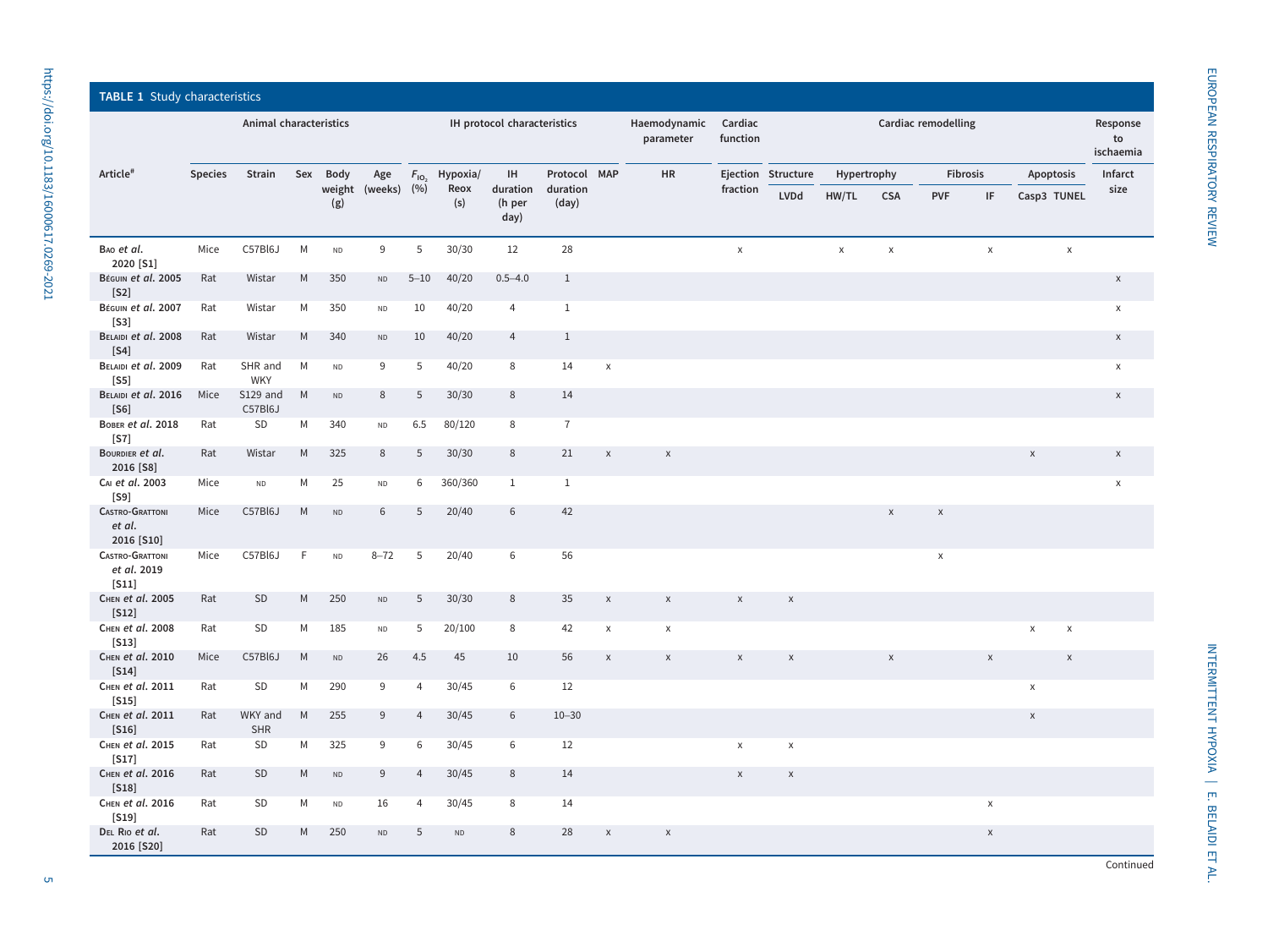|                                      | <b>TABLE 1 Continued</b><br><b>Cardiac remodelling</b> |                        |           |               |                |                |             |                             |                   |              |                           |                     |                    |                             |                |                 |             |             |                |             |
|--------------------------------------|--------------------------------------------------------|------------------------|-----------|---------------|----------------|----------------|-------------|-----------------------------|-------------------|--------------|---------------------------|---------------------|--------------------|-----------------------------|----------------|-----------------|-------------|-------------|----------------|-------------|
|                                      |                                                        | Animal characteristics |           |               |                |                |             | IH protocol characteristics |                   |              | Haemodynamic<br>parameter | Cardiac<br>function |                    | Response<br>to<br>ischaemia |                |                 |             |             |                |             |
| Article <sup>#</sup>                 | <b>Species</b>                                         | Strain                 | Sex       | Body          | Age            | $F_{10}$       | Hypoxia/    | IH                          | Protocol MAP      |              | <b>HR</b>                 |                     | Ejection Structure | Hypertrophy                 |                | <b>Fibrosis</b> |             | Apoptosis   |                | Infarct     |
|                                      |                                                        |                        |           | weight<br>(g) | (weeks) $(%)$  |                | Reox<br>(s) | duration<br>(h per<br>day)  | duration<br>(day) |              |                           | fraction            | <b>LVDd</b>        | HW/TL                       | <b>CSA</b>     | <b>PVF</b>      | IF          | Casp3 TUNEL |                | size        |
| DÉTRAIT et al. 2020<br>$[S21]$       | Mice                                                   | C57Bl6J                | M         | ND            | 19             | 5              | 30/30       | 8                           | $28 - 42$         |              | $\mathsf X$               | $\mathsf X$         | $\mathsf X$        | $\mathsf X$                 | $\mathsf X$    |                 | $\mathsf X$ |             |                |             |
| DING et al. 2014<br>$[S22]$          | Rat                                                    | Wistar                 | ${\sf M}$ | 215           | 8              | 5.5            | 60/60       | $\,8\,$                     | 35                |              | $\mathsf X$               | $\mathsf X$         | $\mathsf X$        |                             |                |                 |             | $\mathsf X$ | $\mathsf X$    |             |
| DING et al. 2014<br>$[S23]$          | Rat                                                    | Wistar                 | M         | $\mathsf{ND}$ | 8              | 5.5            | 20/100      | $\sf ND$                    | 35                |              |                           |                     |                    |                             |                |                 | X           |             |                |             |
| Du et al. 2019<br>$[S24]$            | Mice                                                   | C57Bl6J                | M         | $\mathsf{ND}$ | $\overline{4}$ | 5.5            | 120/60      | 12                          | 56                |              |                           | $\mathsf X$         |                    |                             |                |                 |             |             |                |             |
| FARRÉ et al. 2018<br>$[S25]$         | Mice                                                   | C57Bl6J                | $\sf ND$  | $\mathsf{ND}$ | $8 - 72$       | 6              | 20/40       | 6                           | 42                |              |                           |                     |                    |                             |                |                 |             |             |                |             |
| Fu et al. 2016<br>$[S26]$            | Rat                                                    | SD                     | ${\sf M}$ | 225           | 9              | 4.5            | 120/120     | ND                          | $21 - 56$         |              |                           | $\mathsf X$         | $\mathsf X$        |                             |                |                 |             |             | $\mathsf X$    |             |
| <b>GUAN et al. 2019</b><br>$[S27]$   | Rat                                                    | <b>SD</b>              | M         | 205           | $\sf ND$       | 9              | 15/90       | $\,8\,$                     | 35                |              |                           | X                   |                    |                             | $\pmb{\times}$ |                 | X           |             | $\pmb{\times}$ |             |
| Guo et al. 2015<br>$[S28]$           | Rat                                                    | Wistar                 | M         | 210           | 8              | $7^{\circ}$    | 120/120     | $\,8\,$                     | $7 - 28$          | $\mathsf X$  |                           |                     |                    |                             |                |                 |             |             |                |             |
| HAN et al. 2014<br>$[S29]$           | Rat                                                    | SD                     | M         | 151           | $\sf ND$       | 10             | 240/120     | 6                           | $14 - 28$         |              |                           |                     |                    |                             |                |                 |             | X           |                |             |
| HAN et al. 2018<br>$[S30]$           | Rat                                                    | SD                     | M         | 165           | $\sf ND$       | 10             | 240/120     | $\,8\,$                     | 42                |              |                           | $\mathsf X$         | $\pmb{\chi}$       |                             |                |                 | X           | X           | $\mathsf X$    |             |
| HAYASHI et al.<br>2008 [S31]         | Mice                                                   | C57Bl6J                | M         | <b>ND</b>     | 10             | 5              | 30/30       | 8                           | 10                | $\pmb{\chi}$ |                           | $\pmb{\mathsf{X}}$  | $\pmb{\times}$     |                             |                |                 | X           |             |                |             |
| HAYASHI et al.<br>2011 [S32]         | Mice                                                   | C57Bl6J                | M         | <b>ND</b>     | 8              | 5              | 60/60       | 8                           | $\overline{7}$    |              |                           |                     |                    |                             | $\mathsf X$    | $\mathsf X$     |             |             |                |             |
| IMANO et al. 2018<br>$[S33]$         | Mice                                                   | C57Bl6J                | M         | <b>ND</b>     | 8              | 5              | 90/300      | 8                           | 28                |              |                           | X                   | $\pmb{\times}$     |                             | $\mathsf X$    | $\pmb{\times}$  |             |             |                |             |
| INAMOTO et al.<br>2010 [S34]         | Mice                                                   | C57Bl6J                | M         | ND            | 8              | 5              | 30/30       | 8                           | 10                |              |                           |                     |                    |                             |                | $\mathsf X$     |             |             |                |             |
| JIANG et al. 2020<br>$[S35]$         | Rat                                                    | SD                     | M         | 225           | $\sf ND$       | 5              | 90/90       | 8                           | 28                |              |                           | $\mathsf X$         | $\pmb{\times}$     |                             |                |                 |             | $\mathsf X$ |                |             |
| JOYEUX-FAURE et al.<br>2005 [S36]    | Rat                                                    | Wistar                 | M         | 230           | $\sf ND$       | 5              | 40/20       | $\,8\,$                     | 35                | $\mathsf X$  |                           |                     |                    |                             |                |                 |             |             |                | $\mathsf X$ |
| LAI et al. 2015<br>$[S37]$           | Mice                                                   | C57Bl6J                | $\sf ND$  | $\mathsf{ND}$ | 22             | $\overline{7}$ | 60/60       | 8                           | 56                |              |                           |                     | X                  | $\pmb{\times}$              |                |                 |             |             | $\pmb{\times}$ |             |
| LAI et al. 2015<br>$[S38]$           | Mice                                                   | C57Bl6J                | M         | ND            | 22             | $\overline{7}$ | 60/60       | 8                           | 56                |              |                           |                     | $\mathsf X$        | $\pmb{\times}$              |                |                 |             | $\mathsf X$ | $\mathsf X$    |             |
| Li et al. 2016<br>$[S39]$            | Rat                                                    | Wistar                 | М         | ND            | 16             | 5              | 30/90       | 8                           | 28                |              |                           | X                   |                    |                             |                |                 |             |             |                |             |
| Li et al. 2017<br>[ <sub>S40</sub> ] | Rat                                                    | <b>SD</b>              | M         | 225           | ND             | 9              | 240/350     | 8                           | 42                |              |                           |                     |                    |                             | $\mathsf X$    |                 | $\mathsf X$ |             | $\mathsf X$    |             |
| Lu et al. 2020<br>$[S41]$            | Rat                                                    | SD                     | M         | 200           | 6              | 7.5            | 90/90       | 8                           | 42                |              |                           |                     |                    |                             |                | $\pmb{\times}$  |             |             |                |             |

EUROPEAN RESPIRATORY REVIEW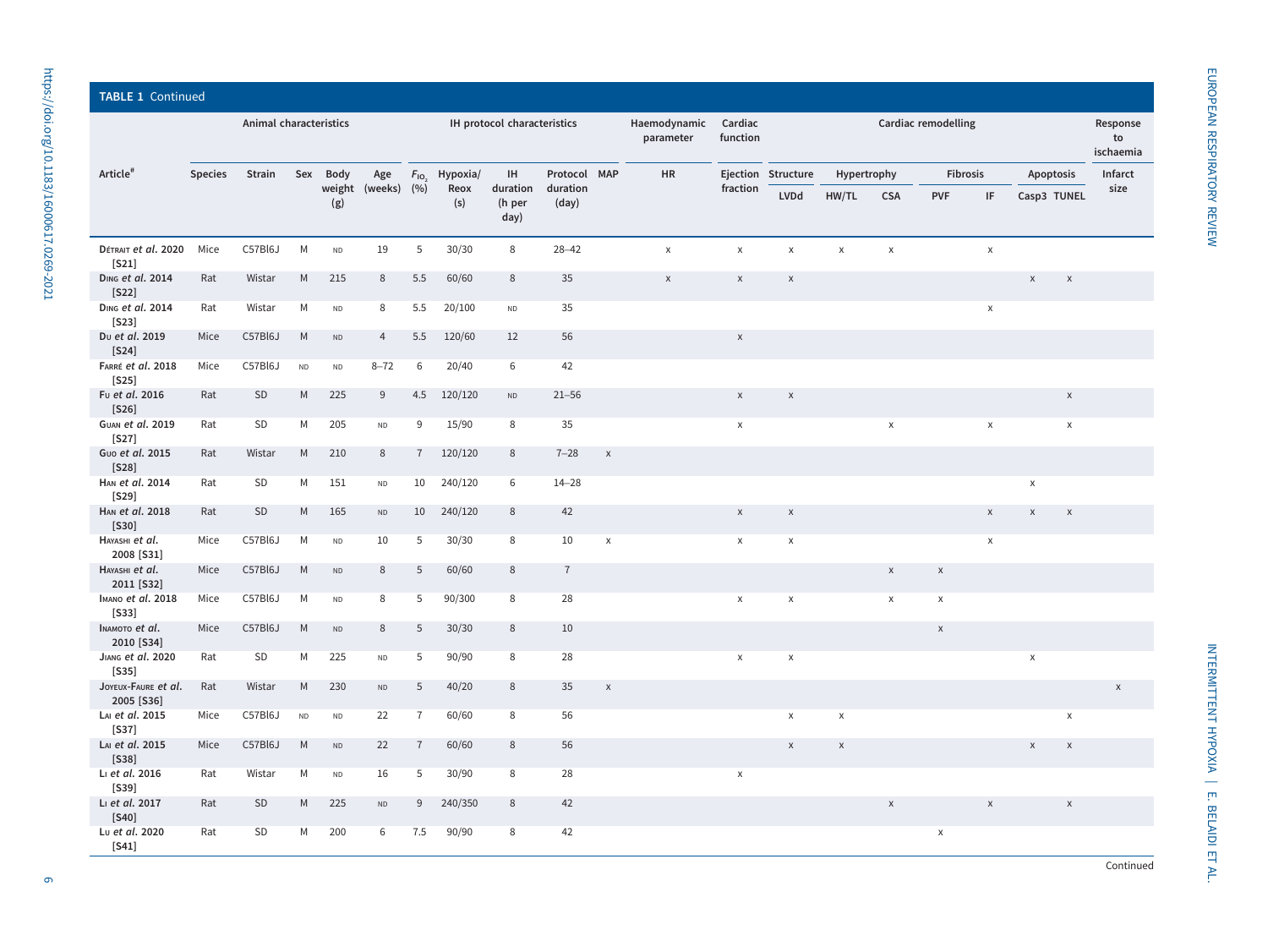|                                          | <b>TABLE 1 Continued</b><br>Animal characteristics<br>IH protocol characteristics<br>Haemodynamic<br>Cardiac<br>Cardiac remodelling |                      |           |               |                |                |             |                            |                   |              |              |                    |                    |                             |                           |                 |                           |                           |                           |
|------------------------------------------|-------------------------------------------------------------------------------------------------------------------------------------|----------------------|-----------|---------------|----------------|----------------|-------------|----------------------------|-------------------|--------------|--------------|--------------------|--------------------|-----------------------------|---------------------------|-----------------|---------------------------|---------------------------|---------------------------|
|                                          |                                                                                                                                     |                      |           |               |                |                |             |                            |                   |              | parameter    | function           |                    | Response<br>to<br>ischaemia |                           |                 |                           |                           |                           |
| Article <sup>#</sup>                     | <b>Species</b>                                                                                                                      | Strain               | Sex       | Body          | Age            | $F_{10}$       | Hypoxia/    | IH                         | Protocol MAP      |              | HR           |                    | Ejection Structure | Hypertrophy                 |                           | <b>Fibrosis</b> |                           | Apoptosis                 | Infarct                   |
|                                          |                                                                                                                                     |                      |           | weight<br>(g) | (weeks)        | (9/6)          | Reox<br>(s) | duration<br>(h per<br>day) | duration<br>(day) |              |              | fraction           | <b>LVDd</b>        | HW/TL                       | <b>CSA</b>                | <b>PVF</b>      | IF                        | Casp3 TUNEL               | size                      |
| LUCKING et al.<br>2014 [S42]             | Rat                                                                                                                                 | Wistar               | ${\sf M}$ | 225           | ND             | $\sqrt{5}$     | 90/210      | $\,8\,$                    | 14                | $\mathsf X$  | $\mathsf X$  |                    | $\mathsf X$        |                             |                           |                 |                           |                           |                           |
| MA et al. 2020<br>$[S43]$                | Rat                                                                                                                                 | SD                   | М         | 190           | 8              | 8              | 210/90      | 6                          | 42                | X            |              | X                  | $\pmb{\times}$     |                             |                           |                 | $\boldsymbol{\mathsf{X}}$ |                           |                           |
| MAEDA et al. 2013<br>$[S44]$             | Rat                                                                                                                                 | SD                   | M         | ND            | $\overline{7}$ | $\overline{4}$ | $\sf ND$    | $\,8\,$                    | 21                |              | $\mathsf X$  |                    |                    |                             |                           |                 |                           |                           |                           |
| MATSUMOTO et al.<br>2009 [S45]           | Mice                                                                                                                                | C57Bl6J              | M         | $\sf ND$      | 10             | 5              | 30/30       | 8                          | 10                |              |              |                    |                    |                             |                           | $\mathsf X$     |                           |                           |                           |
| MILANO et al. 2013<br>$[S46]$            | Mice                                                                                                                                | C57Bl6J              | ${\sf M}$ | ND            | 9              | $\overline{7}$ | 180/120     | 1.7                        | 14                |              |              |                    |                    |                             |                           |                 |                           |                           | $\pmb{\times}$            |
| MORAND et al.<br>2018 [S47]              | Rat                                                                                                                                 | Wistar               | M         | 340           | 8              | 5              | 30/30       | 8                          | 14                | X            | $\pmb{\chi}$ |                    |                    |                             |                           |                 |                           |                           |                           |
| MOREAU et al.<br>2015 [S48]              | Rat                                                                                                                                 | SD                   | M         | <b>ND</b>     | ND             | 6.5            | 80/120      | 8                          | $7 - 95$          | X            | $\mathsf X$  |                    |                    |                             |                           |                 |                           |                           |                           |
| MOULIN et al. 2020<br>$[S49]$            | Mice                                                                                                                                | Swiss×S129           | M         | <b>ND</b>     | $\sf ND$       | 5              | 30/30       | 8                          | 21                |              |              |                    |                    |                             |                           |                 |                           | $\boldsymbol{\mathsf{x}}$ | $\pmb{\times}$            |
| MOULIN et al. 2020<br>[ <sub>550</sub> ] | Mice                                                                                                                                | Swiss×S129           | M         | ND            | 10             | 5              | 30/30       | 8                          | 21                |              |              |                    |                    |                             |                           |                 |                           | $\mathsf X$               | X                         |
| NAGHSHIN et al.<br>2009 [S51]            | Mice                                                                                                                                | C57Bl6J              | M         | 23            | 11             | 5              | 30/30       | 12                         | 28                |              | $\mathsf X$  | $\pmb{\mathsf{X}}$ | $\mathsf X$        |                             |                           |                 |                           |                           |                           |
| NAGHSHIN et al.<br>2012 [S52]            | Mice                                                                                                                                | <b>FVB</b>           | ${\sf M}$ | ND            | 11             | 5.5            | 30/30       | 12                         | 28                |              | $\mathsf X$  | $\mathsf X$        |                    |                             |                           |                 |                           |                           |                           |
| NAKAGAWA et al.<br>2019 [S53]            | Mice                                                                                                                                | <b>ND</b>            | M         | ND            | ND             | 5              | 60/300      | 8                          | 14                |              |              |                    |                    |                             |                           |                 |                           |                           |                           |
| NISHIOKA et al.<br>2013 [S54]            | Mice                                                                                                                                | C57Bl6J              | ${\sf M}$ | ND            | 8              | 5              | 30/30       | 8                          | 10                |              | $\mathsf X$  |                    |                    |                             |                           | $\mathsf X$     |                           |                           |                           |
| PAI et al. 2016<br>$[S55]$               | Rat                                                                                                                                 | SD                   | M         | <b>ND</b>     | 20             | 5              | 40/40       | 8                          | 28                |              | $\mathsf X$  |                    | $\pmb{\chi}$       | $\mathsf X$                 |                           |                 |                           | $\pmb{\chi}$              |                           |
| PARK et al. 2007<br>$[S56]$              | Mice                                                                                                                                | C57Bl6J              | ${\sf M}$ | <b>ND</b>     | 10             | 6              | 120/120     | 8                          | $7 - 28$          | $\mathsf X$  | $\mathsf X$  |                    |                    |                             |                           |                 |                           |                           | $\pmb{\times}$            |
| RAMIREZ et al.<br>2012 [S57]             | Rat                                                                                                                                 | SD                   | М         | ND            | $\mathsf{ND}$  | 10             | 180/180     | 8                          | $\overline{7}$    |              |              |                    |                    |                             | X                         | $\pmb{\times}$  |                           |                           |                           |
| RAMOND et al.<br>2007 [S58]              | Rat                                                                                                                                 | Wistar               | M         | 300           | $\sf ND$       | 5              | 40/20       | $\overline{4}$             | $\mathbf{1}$      |              |              |                    |                    |                             |                           |                 |                           |                           | $\boldsymbol{\mathsf{x}}$ |
| RAMOND et al.<br>2013 [S59]              | Rat                                                                                                                                 | Wistar               | M         | 300           | $\sf ND$       | 5              | 30/30       | 8                          | 14                | $\pmb{\chi}$ |              |                    |                    |                             |                           |                 |                           |                           | $\pmb{\times}$            |
| RAY et al. 2015<br>[560]                 | Rat                                                                                                                                 | Wistar               | M         | <b>ND</b>     | ND             | 5              | 90/330      | 8                          | 14                | $\mathsf{x}$ | $\mathsf X$  |                    |                    |                             | $\boldsymbol{\mathsf{x}}$ |                 |                           |                           |                           |
| RODRIGUEZ et al.<br>2014 [S61]           | Mice                                                                                                                                | C57Bl6J<br>and ob/ob | M         | <b>ND</b>     | 10             | 5.5            | 30/30       | 12                         | 28                |              | $\mathsf X$  |                    | $\mathsf X$        |                             |                           |                 |                           |                           |                           |
| SUN et al. 2020<br>$[S62]$               | Rat                                                                                                                                 | SD                   | ${\sf M}$ | 220           | ND             | 9              | 15/30       | 8                          | 35                |              |              | $\mathsf X$        |                    |                             |                           |                 |                           | $\mathsf X$               |                           |

EUROPEAN RESPIRATORY REVIEW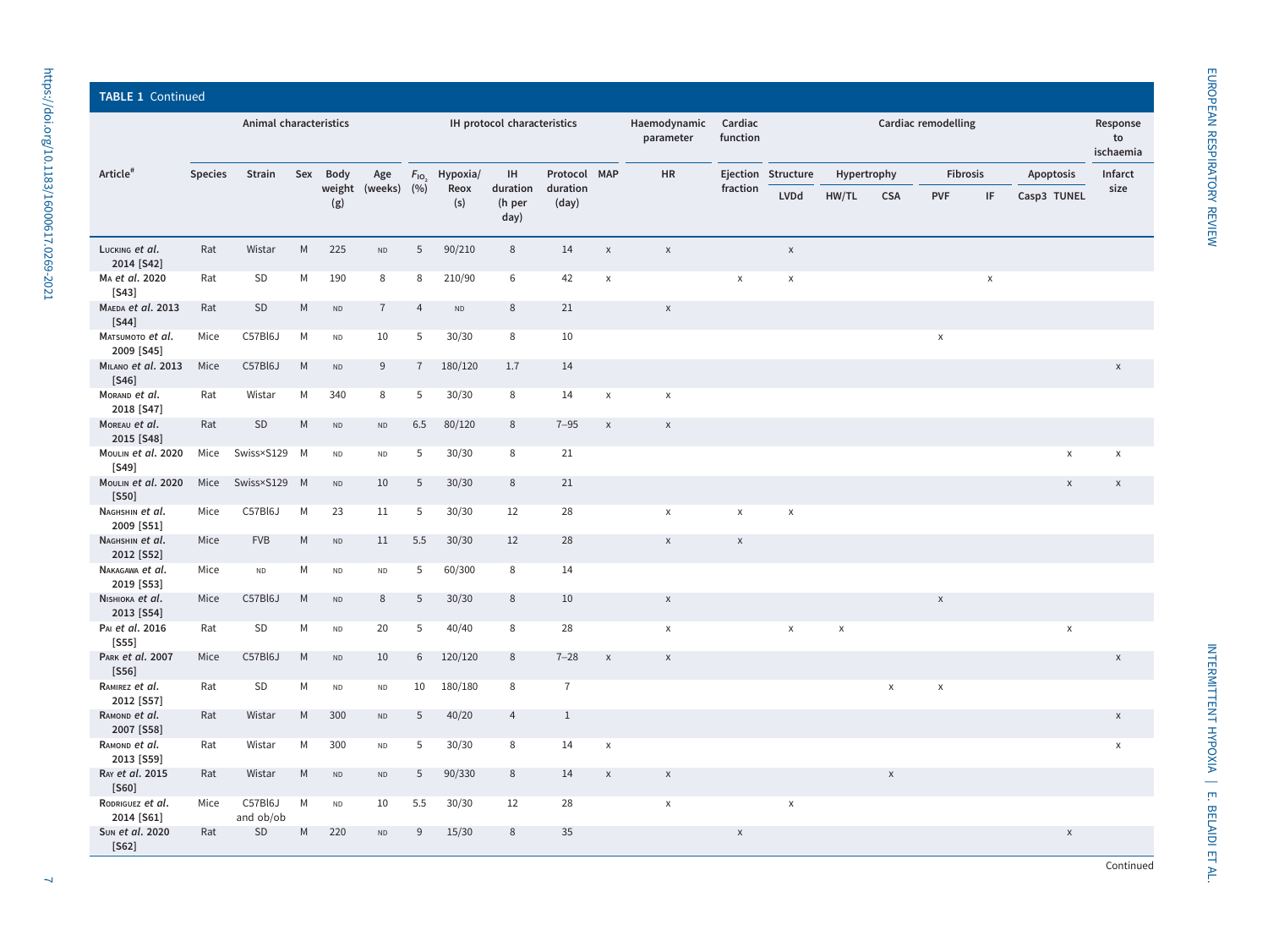|                                        | <b>TABLE 1 Continued</b><br>Cardiac remodelling |                        |           |               |               |          |             |                             |                   |                    |                           |                           |                    |                             |             |                 |                           |                |             |                |
|----------------------------------------|-------------------------------------------------|------------------------|-----------|---------------|---------------|----------|-------------|-----------------------------|-------------------|--------------------|---------------------------|---------------------------|--------------------|-----------------------------|-------------|-----------------|---------------------------|----------------|-------------|----------------|
|                                        |                                                 | Animal characteristics |           |               |               |          |             | IH protocol characteristics |                   |                    | Haemodynamic<br>parameter | Cardiac<br>function       |                    | Response<br>to<br>ischaemia |             |                 |                           |                |             |                |
| Article <sup>#</sup>                   | <b>Species</b>                                  | Strain                 | Sex       | Body          | Age           | $F_{10}$ | Hypoxia/    | IH                          | Protocol MAP      |                    | <b>HR</b>                 |                           | Ejection Structure | Hypertrophy                 |             | <b>Fibrosis</b> |                           |                | Apoptosis   | Infarct        |
|                                        |                                                 |                        |           | weight<br>(g) | (weeks) $(%)$ |          | Reox<br>(s) | duration<br>(h per<br>day)  | duration<br>(day) |                    |                           | fraction                  | LVDd               | HW/TL                       | <b>CSA</b>  | <b>PVF</b>      | IF                        |                | Casp3 TUNEL | size           |
| TAO et al. 2019<br>$[S63]$             | Mice                                            | C57Bl6J                | M         | <b>ND</b>     | 8             | 5        | 30/30       | 8                           | 28                |                    |                           | $\mathsf X$               |                    |                             |             |                 | $\mathsf X$               | $\mathsf X$    | $\mathsf X$ |                |
| TONG et al. 2019<br>$[S64]$            | Mice                                            | C57Bl6J                | ${\sf M}$ | 22            | 6             | 5        | 20/40       | $\,8\,$                     | 13                |                    |                           |                           |                    |                             |             | $\mathsf X$     |                           |                |             |                |
| TOTOSON et al.<br>2013 [S65]           | Rat                                             | Wistar                 | М         | 290           | $\sf ND$      | 5        | 30/30       | 8                           | $14 - 28$         |                    |                           |                           |                    |                             |             |                 |                           |                |             | $\mathsf X$    |
| WANG et al. 2013<br>$[S66]$            | Rat                                             | Wistar                 | M         | 250           | $\sf ND$      | 7.6      | 30/30       | $\overline{4}$              | $1 - 28$          |                    |                           |                           |                    |                             |             |                 |                           |                | $\mathsf X$ | $\mathsf X$    |
| WANG et al. 2017<br>$[S67]$            | Rat                                             | <b>SD</b>              | <b>ND</b> | 260           | <b>ND</b>     | 9        | 90/90       | 8                           | 21                |                    |                           |                           |                    |                             |             |                 |                           |                |             |                |
| WANG et al. 2017<br>[ <sub>S68</sub> ] | Rat                                             | SD                     | M         | 200           | <b>ND</b>     | 9        | 90/90       | 8                           | 21                |                    | $\mathsf X$               |                           | $\mathsf X$        |                             |             |                 |                           |                |             |                |
| WANG et al. 2018<br>$[S69]$            | Mice                                            | C57Bl6J                | М         | 23            | $\mathsf{ND}$ | 5.5      | 60/60       | 8                           | 84                |                    |                           |                           |                    |                             |             |                 |                           |                | X           |                |
| WANG et al. 2018<br>$[S70]$            | Rat                                             | SD                     | M         | 225           | 9             | $\,8\,$  | 90/210      | 5                           | 28                |                    |                           | $\mathsf X$               | $\pmb{\times}$     |                             |             |                 | $\boldsymbol{\mathsf{X}}$ |                |             |                |
| <b>WANG et al. 2020</b><br>$[ST1]$     | Mice                                            | C57Bl6J                | М         | <b>ND</b>     | 8             | 8        | 20/40       | 12                          | 56                |                    |                           | $\pmb{\chi}$              | X                  | $\pmb{\chi}$                |             |                 | $\mathsf X$               |                |             |                |
| <b>WEI et al. 2017</b><br>$[S72]$      | Rat                                             | SD                     | M         | 250           | 10            | 7.6      | 30/30       | 8                           | 35                |                    |                           | $\boldsymbol{\mathsf{X}}$ | $\mathsf X$        |                             |             |                 |                           |                |             |                |
| WILLIAMS et al.<br>2010 [S73]          | Rat                                             | <b>SD</b>              | M         | 180           | $\sf ND$      | 5        | 30/30       | 8                           | 10                |                    | $\mathsf X$               |                           | $\mathsf X$        |                             |             |                 |                           |                | $\mathsf X$ |                |
| XIE et al. 2015<br>$[S74]$             | Rat                                             | SD                     | M         | 200           | $\sf ND$      | 8        | 240/350     | 8                           | 42                |                    |                           |                           |                    |                             | $\mathsf X$ |                 | $\mathsf X$               |                | $\mathsf X$ |                |
| Xu et al. 2015<br>$[S75]$              | Rat                                             | SD                     | М         | 200           | ND            | 8.5      | 10/80       | 8                           | 35                | $\pmb{\mathsf{X}}$ |                           |                           |                    |                             |             |                 |                           |                |             |                |
| YANG et al. 2011<br>$[S76]$            | Mice                                            | C57Bl6J<br>and ob/ob   | M         | <b>ND</b>     | 10            | 5        | 30/30       | 12                          | 28                |                    |                           | $\mathsf X$               | $\mathsf X$        | $\mathsf X$                 |             |                 |                           |                |             |                |
| YANG et al. 2018<br>[ <sub>S77</sub> ] | Rat                                             | SD                     | М         | 200           | 8             | 6        | 120         | 8                           | 42                |                    |                           | $\pmb{\chi}$              | $\pmb{\times}$     |                             |             |                 |                           | $\pmb{\times}$ | $\mathsf X$ |                |
| YANG et al. 2019<br>[ <sub>S78</sub> ] | Rat                                             | SD                     | M         | 200           | 9             | 6        | 80/40       | 8                           | 42                |                    |                           |                           |                    |                             |             |                 |                           |                |             |                |
| YEUNG et al. 2015<br>$[S79]$           | Rat                                             | SD                     | М         | 70            | 4             | 5        | 15/45       | 8                           | 28                |                    |                           |                           |                    |                             |             |                 | $\mathsf X$               |                |             | $\pmb{\times}$ |
| YIN et al. 2014<br>$[$ 80]             | Mice                                            | FVB and<br>129S1       | M         | <b>ND</b>     | 9             | $\,8\,$  | 20/100      | 12                          | $7 - 56$          |                    |                           | $\mathsf X$               | $\mathsf X$        | $\mathsf X$                 |             |                 |                           |                |             |                |
| YUAN et al. 2014<br>$[S31]$            | Rat                                             | Wistar                 | М         | 200           | ND            | 5        | 30/30       | 8                           | 42                |                    |                           |                           |                    |                             |             |                 |                           |                |             |                |
| YUAN et al. 2015<br>$[$ 82]            | Rat                                             | SD                     | M         | 235           | $\sf ND$      | 8        | 240/350     | 8                           | 42                |                    |                           |                           |                    |                             |             |                 |                           |                | $\mathsf X$ |                |
| ZHANG et al. 2018<br><b>[S83]</b>      | Rat                                             | SD                     | M         | 300           | <b>ND</b>     | $\,8\,$  | $\sf ND$    | 6                           | 30                |                    |                           | X                         | X                  |                             |             |                 | X                         |                |             |                |

EUROPEAN RESPIRATORY REVIEW INTERMINATION FOR PROFINATION INTERNATIONAL EXPERIES INTERNATIONAL ALTERMITTENT HY INTERMITTENT HYPOXIA | E. BELAIDI ET AL.

EUROPEAN RESPIRATORY REVIEW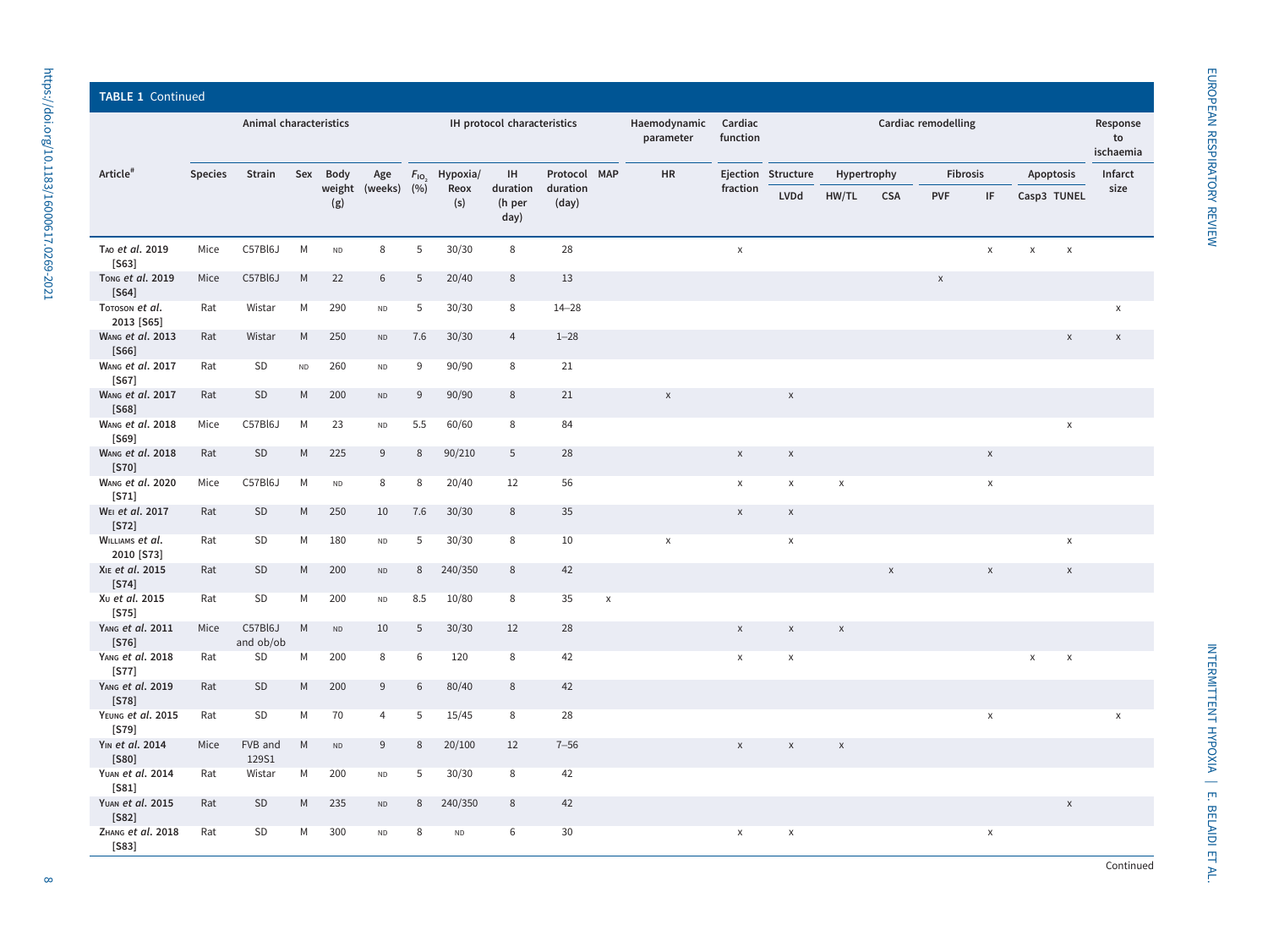|                              | <b>TABLE 1 Continued</b> |                         |     |               |           |          |             |                                         |                   |  |                           |                                 |                     |             |            |            |                           |             |                           |                             |
|------------------------------|--------------------------|-------------------------|-----|---------------|-----------|----------|-------------|-----------------------------------------|-------------------|--|---------------------------|---------------------------------|---------------------|-------------|------------|------------|---------------------------|-------------|---------------------------|-----------------------------|
|                              |                          | Animal characteristics  |     |               |           |          |             | IH protocol characteristics             |                   |  | Haemodynamic<br>parameter | Cardiac<br>function<br>fraction | Cardiac remodelling |             |            |            |                           |             |                           | Response<br>to<br>ischaemia |
| Article <sup>#</sup>         | <b>Species</b>           | Strain                  | Sex | Body          | Age       | $F_{10}$ | Hypoxia/    | <b>IH</b><br>duration<br>(h per<br>day) | Protocol MAP      |  | <b>HR</b>                 |                                 | Ejection Structure  | Hypertrophy |            | Fibrosis   |                           | Apoptosis   |                           | Infarct                     |
|                              |                          |                         |     | weight<br>(g) | (weeks)   | (9/0)    | Reox<br>(s) |                                         | duration<br>(day) |  |                           |                                 | <b>LVDd</b>         | HW/TL       | <b>CSA</b> | <b>PVF</b> | IF                        | Casp3 TUNEL |                           | size                        |
| ZHANG et al. 2017<br>$[$ 84] | Mice                     | C57Bl6J                 | M   | 22            | 6         | 5        | 20/40       | 8                                       | 84                |  |                           | $\mathsf X$                     | X                   |             |            | X          |                           |             |                           |                             |
| ZHANG et al. 2018<br>$[$ 85] | Rat                      | SD                      | M   | ND            | <b>ND</b> | 8        | <b>ND</b>   | 6                                       | 30                |  |                           | $\times$                        | X                   |             |            |            |                           |             |                           |                             |
| ZHANG et al. 2018<br>$[S86]$ | Rat                      | SD                      | M   | <b>ND</b>     | ND        | 8        | <b>ND</b>   | 6                                       | 30                |  |                           | X                               | X                   |             |            |            | $\boldsymbol{\mathsf{X}}$ |             |                           |                             |
| ZHAO et al. 2019<br>$[$ 87]  | Rat                      | SD                      | M   | 205           | ND        | 9        | 90/90       | 8                                       | 35                |  |                           | X                               | X                   |             |            |            |                           |             |                           |                             |
| Zнои et al. 2014<br>$[$ 88]  | Mice                     | 129S1 and<br><b>FVB</b> | M   | <b>ND</b>     | 9         | 8        | 60/60       | ND                                      | $21 - 28$         |  |                           |                                 |                     |             |            |            |                           | $\chi$      | $\boldsymbol{\mathsf{X}}$ |                             |
| Zнои et al. 2017<br>$[$ 89]  | Mice                     | C57Bl6J<br>and FVB      | M   | <b>ND</b>     | ND        | 8        | 20/100      | 12                                      | $3 - 28$          |  |                           | $\mathsf{x}$                    | X                   |             |            |            |                           |             |                           |                             |
| Zнои et al. 2018<br>$[S90]$  | Mice                     | 129s1 and<br>C57Bl6J    | ND  | <b>ND</b>     | ND        | 8        | 30/30       | 12                                      | 28                |  |                           | $\mathsf X$                     | $\mathsf X$         |             |            |            | X                         |             |                           |                             |
| ZHOU et al. 2018<br>$[S91]$  | Rat                      | SD                      | М   | 165           | ND        | 4.5      | 30/60       | 8                                       | 21                |  |                           | X                               | X                   |             |            |            |                           | X           | $\pmb{\times}$            |                             |
| ZHU et al. 2020<br>$[S92]$   | Rat                      | SD                      | M   | 190           | ND        | 10       | 30/60       | 8                                       | 35                |  |                           | $\boldsymbol{\mathsf{X}}$       |                     |             |            |            |                           |             |                           |                             |

#: For full details of the studies included in the meta-analysis see [supplementary](http://err.ersjournals.com/lookup/doi/10.1183/16000617.0269-2021.figures-only#fig-data-supplementary-materials) file S3, references listed in this table refer to this file. Casp3: caspase 3; CSA: cross-sectional area; F: female;  $F_{10}$ , inspired oxygen fraction (in percentage); HR: heart rate; Hypoxia/Reox (s): duration of hypoxia and reoxygenation (in seconds); HW/TL: heart weight to tibia length ratio; IF: interstitial fibrosis; IH: intermittent hypoxia; LVDd: left ventricular diameter in diastole; M: male; MAP: mean arterial pressure; ND: no data; PVF: perivascular fibrosis; SD: Sprague–Dawley; SHR: spontaneously hypertensive rat; TUNEL: terminal deoxynucleotidyl transferase dUTP nick end labelling; WKY: Wistar Kyoto.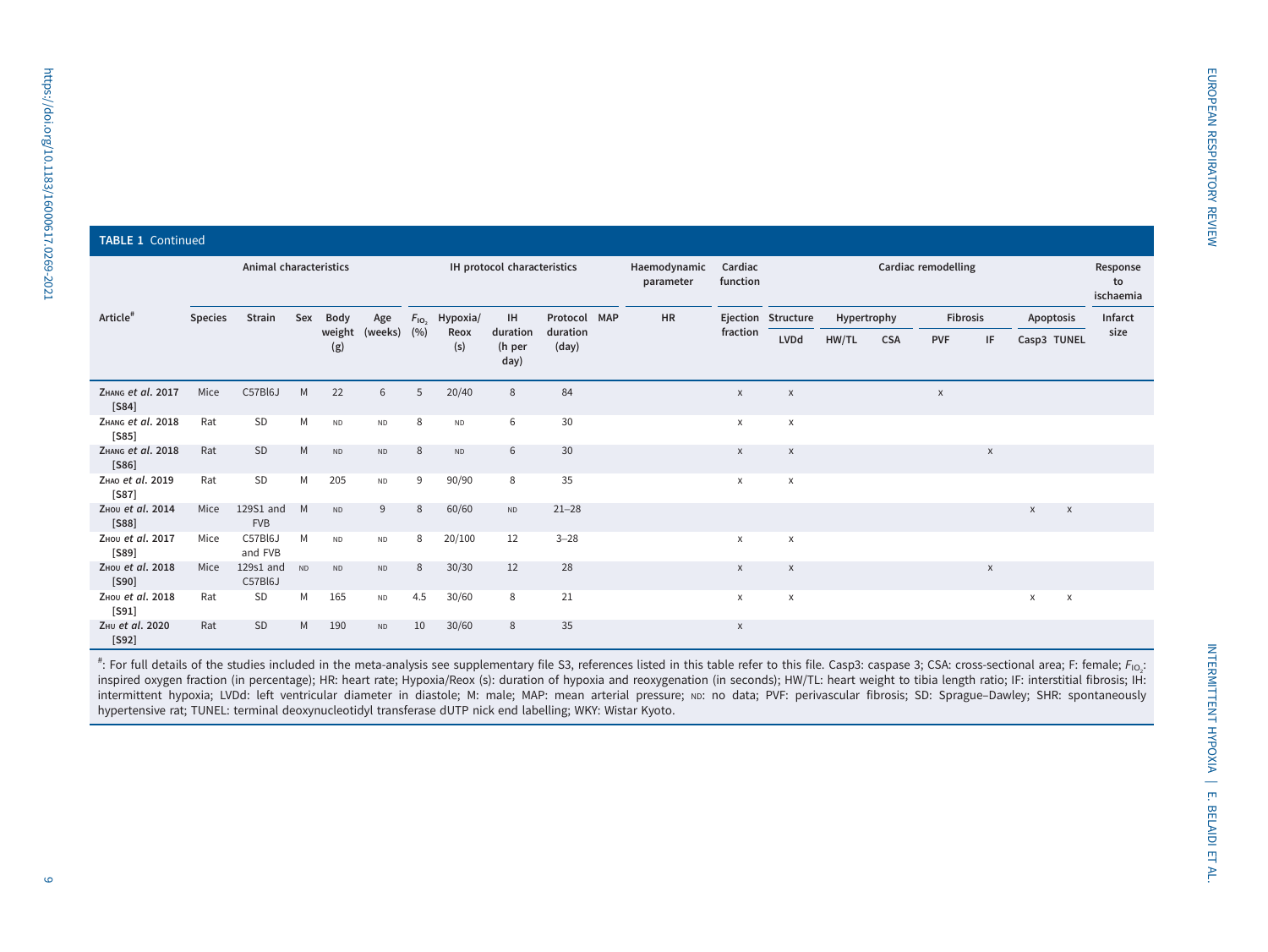<span id="page-9-0"></span>

FIGURE 2 Characteristics of intermittent hypoxia (IH) protocols. NR: not reported.

## Meta-analysis and meta-regression

## Impact of IH on systemic haemodynamic and cardiac parameters

We confirmed our recent meta-analysis on the vascular impact of IH [\[24](#page-16-0)] and demonstrated that IH induces a significant increase in MAP (SMD=1.19; CI (0.85–1.52);  $I^2$ =68.5%) ([figure 4a](#page-10-0)) and HR (SMD=0.34; CI (0.06-0.62);  $I^2$ =48.9%) ([figure 4b\)](#page-10-0). Most importantly, IH significantly reduces EF (SMD=  $-1.82$ ; CI ( $-2.52$ - $-1.12$ ); I<sup>2</sup>=94.2%) [\(figure 4c\)](#page-10-0). IH also significantly affects cardiac structure, significantly increasing cardiomyocyte CSA (SMD=2.90; CI (0.82–4.98)) and LVDd (SMD=0.64; CI (0.18–1.10)) ([figure 5a\)](#page-11-0), with high heterogeneity between studies (94.2 and 88.0% for CSA and LVDd, respectively). IH induces cardiac fibrotic remodelling, characterised by perivascular fibrosis (SMD=2.29; CI (1.25–3.33);  $I^2$ =79.5), interstitial fibrosis (SMD=5.37; CI (3.22–7.53));  $I^2$ =94.8) and CTGF expression  $(SMD=2.22; CI (0.66-3.78); I<sup>2</sup>=90.6)$  ([figure 5b\)](#page-11-0). Finally, IH also induces cardiac apoptosis (Casp3: SMD=7.89; CI (1.03-14.7); I<sup>2</sup>=99.3; TUNEL: SMD=6.70; CI (2.96-10.44); I<sup>2</sup>=95.9) ([figure 5c\)](#page-11-0).

Univariate meta-regressions were performed according to population characteristics (strain, species, sex, body weight, year of publication, age). While strain seems to exert an effect on MAP (p=0.04), subgroup analysis does not demonstrate any effect of species, sex, year of publication and age. After adjustment for significant confounders in univariate meta-regressions (mainly strain), we performed meta-regressions on IH pattern specificities ( $F_{IO_2}$  (%), hypoxia duration (seconds), reoxygenation duration (seconds), duration of IH per day (hours) and total duration of IH exposure ( protocol duration, in days)). The meta-regression



FIGURE 3 Risk of bias assessment according to the SYstematic Review Center for Laboratory animal Experimentation (SYRCLE) (overall score).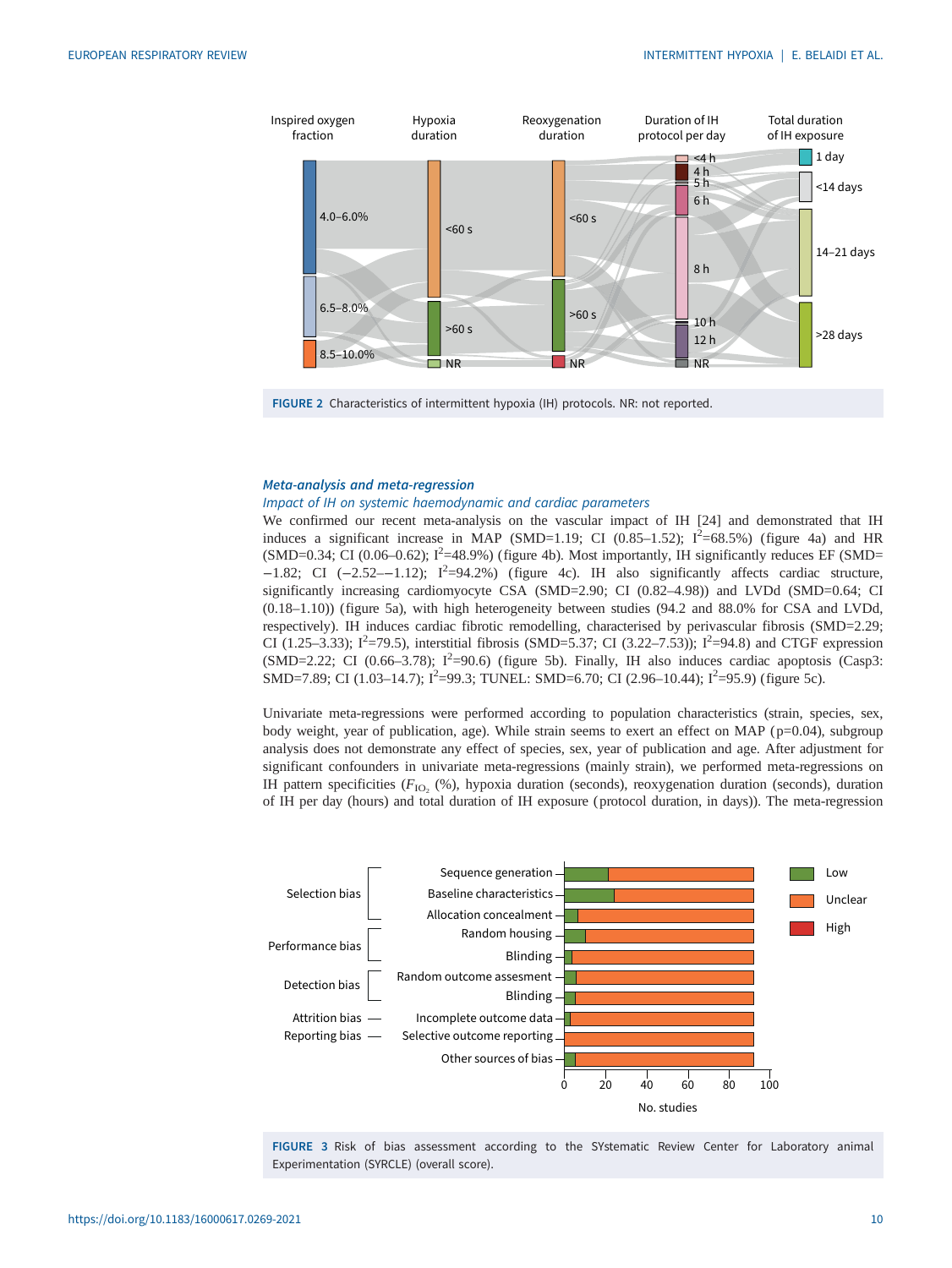<span id="page-10-0"></span>

FIGURE 4 Orchard plots of the effect of intermittent hypoxia (IH) on a) mean arterial blood pressure (MAP); b) heart rate (HR); and c) ejection fraction (EF). Data were extracted in IH and control groups from primary studies and expressed as standardised mean differences. The pooled estimate (yellow) indicates an increase in MAP and HR and a reduction in EF upon IH exposure compared to control normoxic groups.

analyses are summarised in [supplementary file S5.](http://err.ersjournals.com/lookup/doi/10.1183/16000617.0269-2021.figures-only#fig-data-supplementary-materials) The IH protocol characteristics did not significantly influence the analysed parameters, apart from Casp3 level which is significantly associated with protocol duration [\(supplementary file S5](http://err.ersjournals.com/lookup/doi/10.1183/16000617.0269-2021.figures-only#fig-data-supplementary-materials)).

## Impact of IH on myocardial response to ischaemia–reperfusion: infarct size

Finally, 17 studies with a total of 24 protocols were included for analysis of myocardial response to ischaemia–reperfusion. The meta-analysis did not reveal any global impact of IH on infarct size (SMD=0.20; CI (-0.58-0.99); I<sup>2</sup>=86.4). Nevertheless, [figure 6a](#page-12-0) reveals a high heterogeneity between studies ( $I^2$ =86.4%), with two distinct effects of IH that we explored in depth using meta-regressions analysis.

IH protocol significantly influences the response to myocardial ischaemia and, particularly, the univariate model highlighted specific effects of  $F_{1O_2}$  levels and duration of IH exposure per day. Indeed, most of the studies using  $F_{\rm IO_2}<$ 7% demonstrate an increase in infarct size, whereas a decrease is shown for  $F_{\rm IO_2}$  levels of at least 10% ([figure 6b](#page-12-0)). Interestingly, a similar association is found between IH duration per day, with a reduction in infarct size for short-term exposure to IH (<4 h per day), whereas longer exposure induces an increase in infarct size ([figure 6c](#page-12-0)). The multivariate meta-regression model revealed that only  $F_{IO_2}$  levels are associated with IH-induced increase in infarct size (supplementary file S5).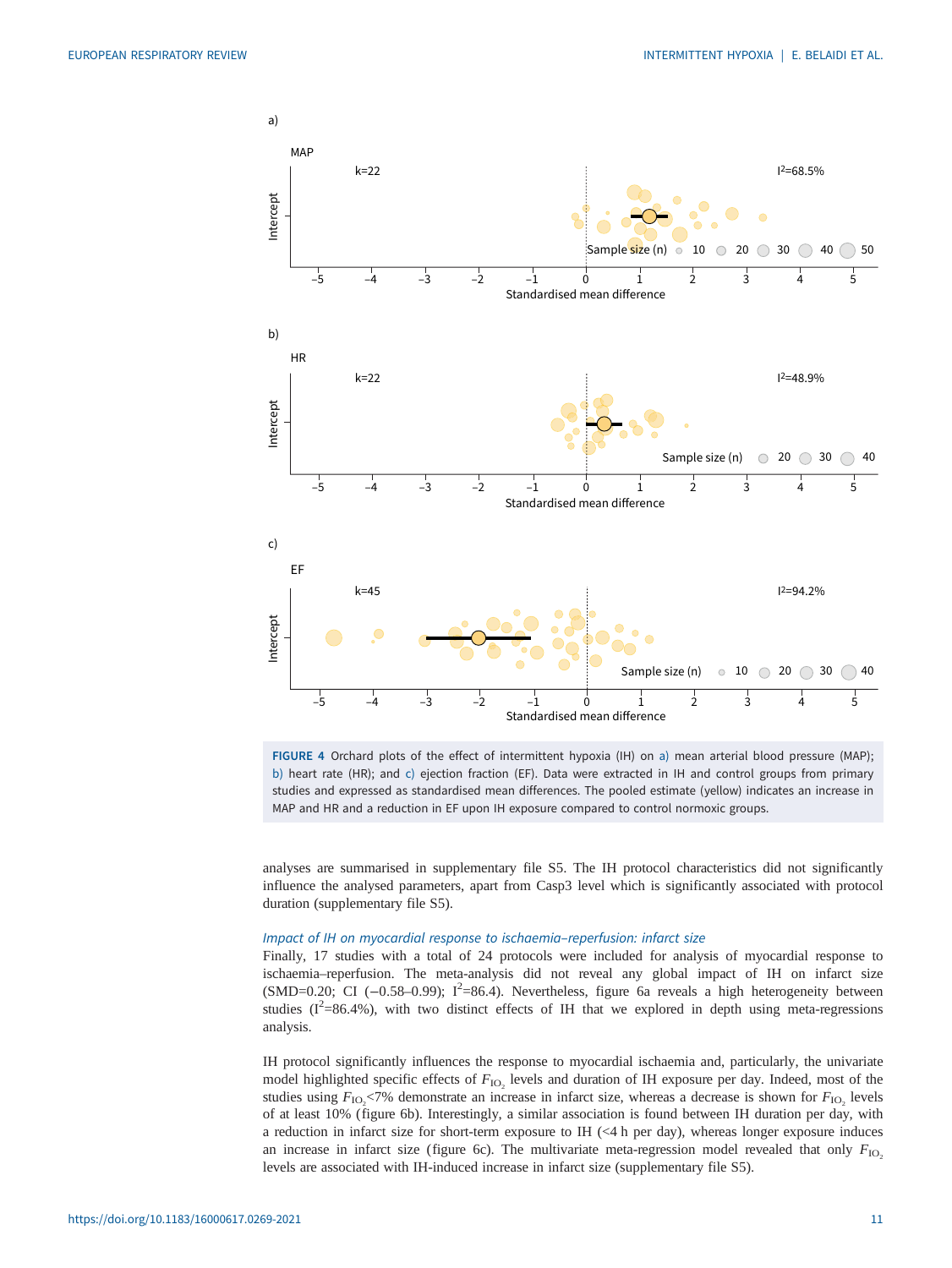<span id="page-11-0"></span>

FIGURE 5 Orchard plots of the effect of intermittent hypoxia (IH) on cardiac remodelling. a) cardiac dimensions; b) fibrosis and c) apoptosis. Data were extracted in IH and control groups from primary studies and expressed as standardised mean differences. The pooled estimate (yellow) indicates that IH induces an overall cardiac hypertrophy (HW\_TL: heart weight to tibia length; CSA: cross-sectional area) and dilation (LVDd: left ventricular diameter in diastole), associated with increased perivascular (PVF) and interstitial fibrosis (IF) and apoptosis (Casp3: caspase 3). CTGF: connective tissue growth factor; TUNEL: terminal deoxynucleotidyl transferase dUTP nick end labelling.

## Publication bias

The results of Funnel plot and Egger regression tests showed significant asymmetry, suggesting that small-study effects were probably induced by publication bias for all outcomes [\(supplementary file S6\)](http://err.ersjournals.com/lookup/doi/10.1183/16000617.0269-2021.figures-only#fig-data-supplementary-materials). However, the SMD remained significant for all outcomes after correcting for missing studies through trim and fill analysis, suggesting a consistent effect of IH on the outcomes despite publication bias.

## **Discussion**

## Main findings

The finding of this study is original as this is the first meta-analysis evaluating the cardiac consequences of rodents exposed to IH. After reviewing more than 5400 experimental studies, we finally exploited 92 studies including a total of 1412 animals exposed to various regimens of IH versus control conditions. We found that IH induces cardiac contractile dysfunction, remodelling, and protective or impaired response to myocardial ischaemia–reperfusion depending on the burden of IH.

## Elevation of arterial blood pressure

Our analysis confirmed that IH significantly increases arterial blood pressure in rodents. These results are consistent with studies describing an elevation of MAP in healthy volunteers exposed to IH for 14 nights [\[25](#page-16-0), [26](#page-16-0)] and support the role of IH as the major risk factor for hypertension in patients with OSA [[27\]](#page-16-0). Although clinical studies suggest that severe oxygen desaturation enhances an increased risk of hypertension [\[28](#page-16-0)], our meta-regression does not allow us to demonstrate any specific effect of hypoxia protocol characteristics (i.e. pattern, duration, intensity).

#### Robust and innovative methodology in the field

Most previous studies addressing the possible link between sleep apnoea and heart structure and function were observational, lacking a comparison group and limited by small sample sizes being unadjusted for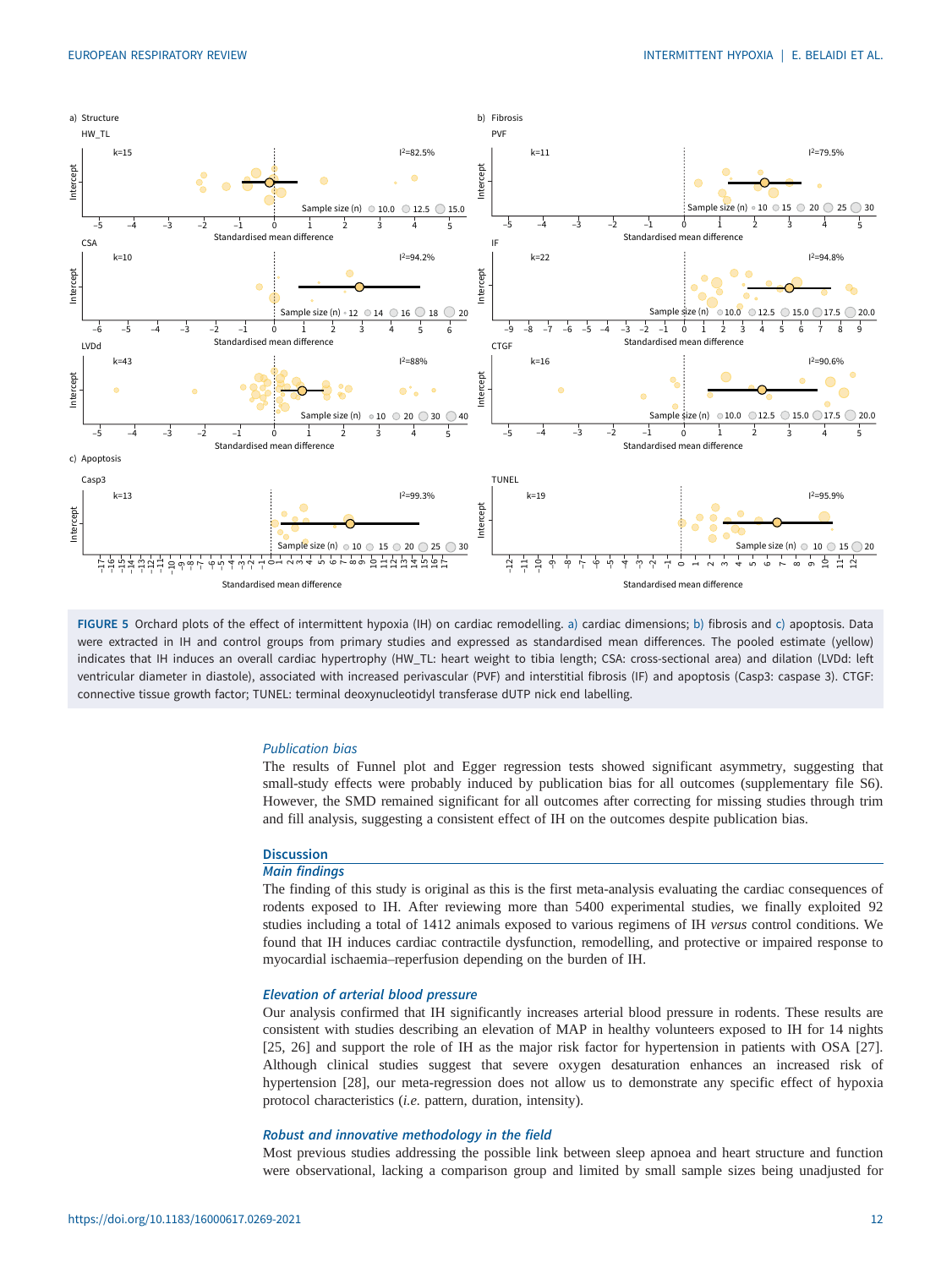<span id="page-12-0"></span>

FIGURE 6 Impact of intermittent hypoxia (IH) on myocardial infarct size. a) Orchard plot indicates a high heterogeneity of IH response to ischaemia and reveals two distinct groups, one exhibiting a reduction in infarct size and the other an increase. Data were extracted in IH and control groups from primary studies and expressed as standardised mean differences (SMDs). Univariate analysis demonstrated that b) inspired oxygen fraction ( $F_{\mathsf{IO}_2}$ ) and c) IH duration per day were key parameters influencing myocardial infarct size.

confounders. OSA patients are exposed not only to IH but also to large swings in negative intra-thoracic pressure, due to pharyngeal obstructions affecting preload and afterload, and to sleep fragmentation triggered by micro-arousals accompanying desaturations. These three major consequences of OSA contribute concomitantly to associated cardiovascular dysfunctions [[4](#page-15-0)] and the aim of the present analysis was to isolate the effect of IH alone. Indeed, the distinctiveness of experimental studies of exposure to IH in rodents is that they provide a true control group, the severity of hypoxia can be varied and there is easy access to heart tissue samples. By conducting a meta-analysis of these studies, we have further increased the robustness of the data by combining information gained from major groups involved in the field and achieving a sample size of more than 1400 animals. Such meta-analyses in rodents could represent very useful tools for evaluating mechanistic hypotheses, guide translational research and address new hypotheses, as clearly described by FARRÉ et al. [[29\]](#page-16-0).

## Cardiac remodelling and dysfunction

We demonstrated that, in rodents, chronic IH induces cardiac remodelling, characterised by hypertrophy (increased cardiomyocytes size), LV dilation (increased LVDd), and both myocardial fibrosis and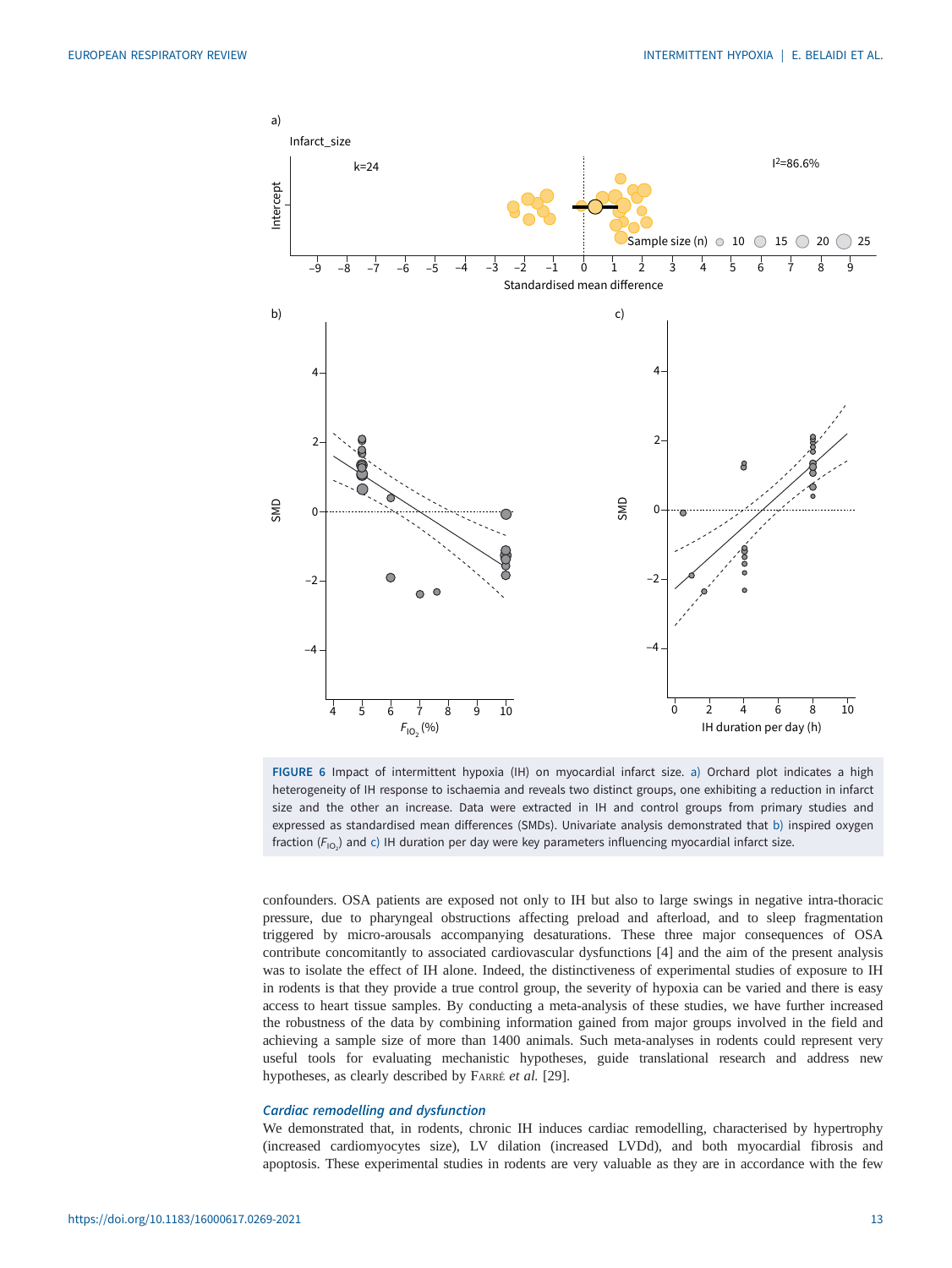studies in humans describing the association between SDB and both LV hypertrophy [\[30](#page-16-0)–[32\]](#page-16-0) and myocardial fibrosis [\[33](#page-16-0), [34](#page-16-0)], but generally conducted in small samples, with no comparison group. Finally, this IH-induced cardiac remodelling could initiate, or at least contribute to, the reduced EF we evidenced in our meta-analysis and is in accordance with that reported in OSA patients [[8](#page-15-0), [9,](#page-15-0) [35\]](#page-16-0). The deleterious role of chronic IH was consistent across all measured outcomes. However, despite the large number of studies included, the post hoc subgroup analysis did not reveal any dose-response relationship between specific IH pattern (hypoxia intensity, hypoxia cycle duration, total duration of IH protocol) and structural and functional abnormalities. A limitation is that most of the IH protocols used were quite similar, with nadir  $F_{1O_2}$  around 6%, 1 min hypoxia–reoxygenation cycles and long-duration protocols (i.e. at least 3 weeks) ([figure 2\)](#page-9-0), and did not reflect the heterogeneity of hypoxia encountered in OSA patients. Of note, the nadir  $SaO<sub>2</sub>$ , which is rarely reported in the literature, was around 60% [\[36](#page-16-0)], mimicking extremely severe sleep apnoea [\[37](#page-16-0)]. Accordingly, recent clinical studies demonstrated cardiac remodelling and incident heart failure only in severely hypoxic patients [[8](#page-15-0), [9](#page-15-0), [17\]](#page-16-0). Also, in the "research agenda", preclinical studies should now include the complexity of OSA phenotypes for developing animal models of OSA with comorbid conditions (i.e. obesity, type 2 diabetes, hypertension, pre-existing coronary disease, *etc.*) reflecting routine practice. In that way, two recent studies demonstrated that IH, when applied during the time course evolution of ischaemic cardiomyopathy, exacerbated pathological remodelling and precipitated contractile dysfunction in rodents [\[38](#page-16-0), [39](#page-16-0)]. This could ultimately reflect the specific impact of IH in different patient phenotypes [\[40](#page-16-0)].

#### Myocardial response to ischaemia–reperfusion

In this meta-analysis, we also investigated the impact of IH on myocardial susceptibility to ischaemia– reperfusion, assessed by infarct size. A strength of our meta-analysis was to reveal the high heterogeneity between studies, with a meta-regression allowing identification of two distinct responses to IH. Some studies demonstrated that IH reduces infarct size following ischaemia–reperfusion, whereas others reported an increase in infarct size.  $F_{\text{IO}}$ , significantly affects infarct size, with an increase in infarct size for an  $F_{\rm IO_2}$ <7% and an opposite decrease for an  $F_{\rm IO_2}$ >10%. The second key exposure parameter was the duration of IH per day, with a reduction in infarct size for short-term exposure to IH (<4 h per day), whereas longer exposure increased infarct size. These findings strongly suggest that the severity of oxygen desaturation might represent predictors of individual response to myocardial infarction in OSA patients. These results are in accordance with clinical studies suggesting that patients with severe OSA exhibit an increase in infarct size following an acute coronary event [\[11](#page-15-0)], whereas other reports suggest that moderate OSA may confer protection against ischaemia–reperfusion injury [[41](#page-16-0)–[43](#page-16-0)]. From these observations emerged the concept of a dual response to IH that could result in cardioprotection, namely hypoxic conditioning [[44\]](#page-16-0), and/or maladaptive responses resulting in cardiac damage [[45\]](#page-16-0). Using specific patterns of IH ( $F_{\text{IO}_{2'}}$ ) duration per day, etc.), rodent studies have contributed to understanding of the mechanisms responsible for either beneficial or detrimental responses to myocardial infarction. Among them, many works focused on hypoxia-inducible factor-1 (HIF-1), a key regulator of oxygen homeostasis. Of note, HIF-1 induces the transcription of more than 150 genes that drive both adaptive and maladaptive responses [\[46](#page-17-0)]. For example, it has been clearly demonstrated that moderate IH confers cardioprotection through HIF-1-dependant nitric oxide synthase (NOS) gene transcription [\[47](#page-17-0)], whereas severe IH contributes to increased ischaemic insults through HIF-1-dependant endothelin-1 gene transcription [[48\]](#page-17-0) or pro-apoptotic pathway activation (i.e. HIF-1-activating transcription factor 4 (ATF4)-C/EBP homologous binding protein (CHOP)) [[49\]](#page-17-0). Thus, a better characterisation of the hypoxemic burden (i.e. hypoxia duration and intensity) associated with the identification of specific biomarkers of beneficial (i.e. HIF-1-NOS) or detrimental (i.e. HIF-1-ET-1/ATF4-CHOP) effects of IH is mandatory to better stratify cardiovascular risk in OSA patients and improve personalised therapeutic strategies [[3](#page-15-0)].

## Limitations of the study

Besides a significant pooled effect of chronic IH, heterogeneity between studies was high  $(I<sup>2</sup>>50%$  for all the parameters) and probably multifactorial. Differences in population characteristics (animal species, strain, age, sex, body weight), IH protocols and a lack of precision regarding period of IH exposure (during sleep or wakefulness) can explain a part of this heterogeneity, while multivariate meta-regressions showed inconsistent results among studied outcomes and should be interpreted cautiously due to the limited number of studies in some subgroups. For example, as similarly reported in our recent meta-analysis investigating the vascular impact of IH in rodents [\[24](#page-16-0)], among the 92 studies included in our analysis, only one used female animals, whereas 87 used male animals, and four did not report animal sex. This represents an important limitation of preclinical studies in regards to recent literature highlighting the effect of sex on OSA-associated cardiovascular dysfunctions [[50\]](#page-17-0). Along the same lines, most of the animal studies included in our meta-analysis were conducted in healthy and young rodents, in the absence of any comorbidities. As the OSA population is highly heterogeneous, affecting both young and elder patients,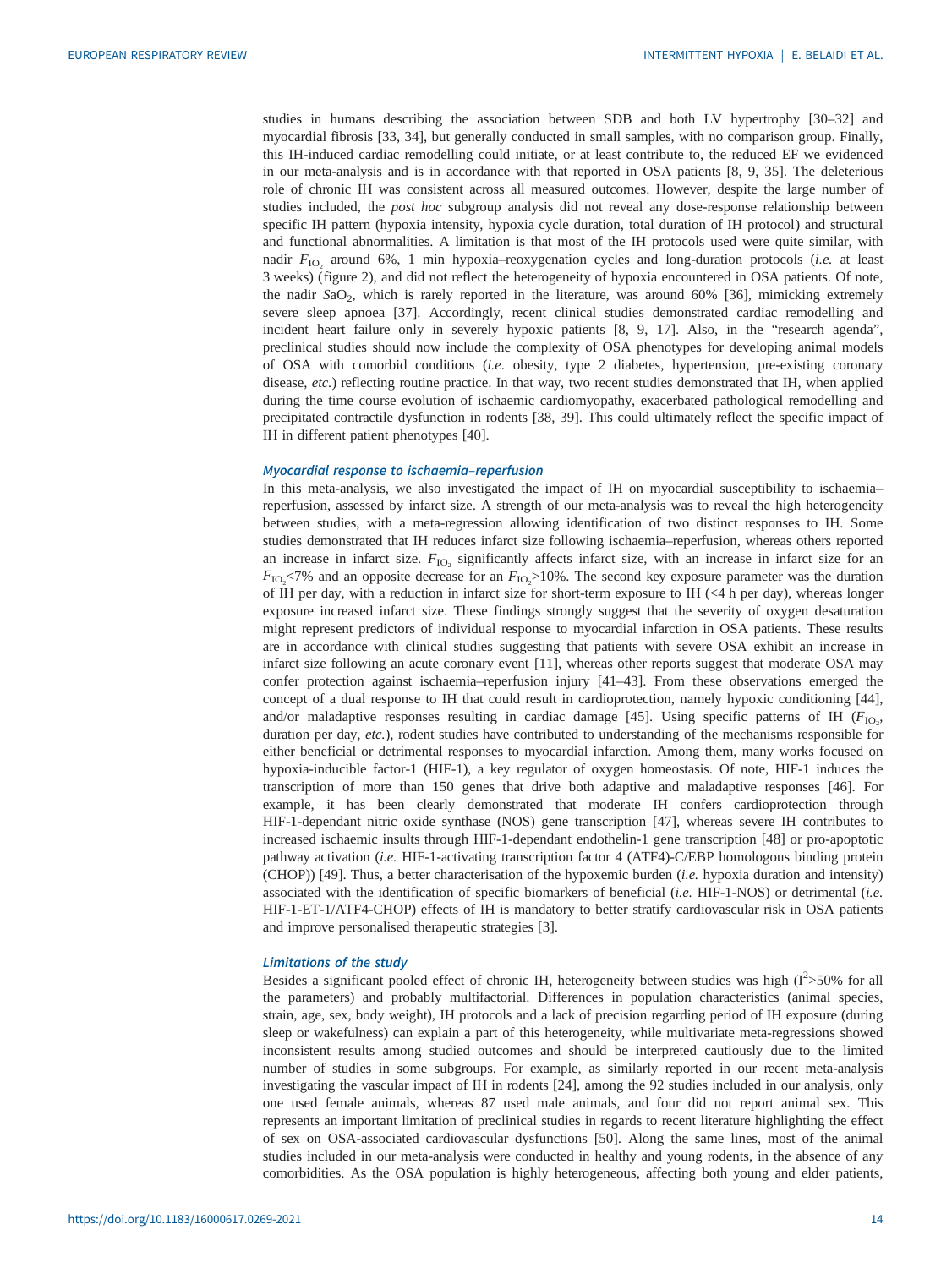<span id="page-14-0"></span>

FIGURE 7 Impact of intermittent hypoxia (IH) on cardiac function, structure and response to ischaemia– reperfusion. a) Deleterious effect of IH characterised by a decrease in left ventricle (LV) ejection fraction, an increase in diastolic left ventricular diameter (LVDd), as well as hypertrophy, fibrosis and apoptosis. b) Dual effect of IH on infarct size following ischaemia-reperfusion depending on  $F_{10}$ , severity and IH duration per day.  $F_{\text{IO}_2}$ : inspired oxygen fraction.

male and female, with multiple comorbidities, the conclusions of such preclinical studies should be interpreted cautiously and more complex preclinical models will be necessary in the future. Moreover, in this study, we used SMD to pool studies expressing results with different units, which may reflect technical heterogeneity in measurement methods. An additional source of heterogeneity might be induced by the studies' risk of bias, which has been particularly difficult to evaluate due to the poor reporting of the methods used in the included studies, leading to a high proportion of items judged as unclear risk. Lastly, differences in laboratory environments and other unmeasured (or undescribed) parameters, such as temperature, diet, or even social interactions among animals, may also play a role in this heterogeneity.

## Translational perspective

IH is considered as a major contributor to OSA-related cardiovascular consequences. This relationship is challenged by large clinical studies, suggesting the urgency to better understand the response to IH in order to improve OSA physiopathology and individualised healthcare. Fortunately, this meta-analysis aimed to investigate how different IH-controlled conditions impact cardiac remodelling, function and response to myocardial ischaemia in rodents. This systematic review aimed to highlight the importance of IH pattern, to dissect the mechanisms involved and to propose biomarkers for specific hypoxic response in order to better predict cardiovascular risk and to improve healthcare in patients with OSA.

## Conclusion

Our meta-analysis demonstrated that IH systematically induces cardiac remodelling and contractile dysfunction in rodents. Importantly, most of the studies assessing these parameters applied IH protocols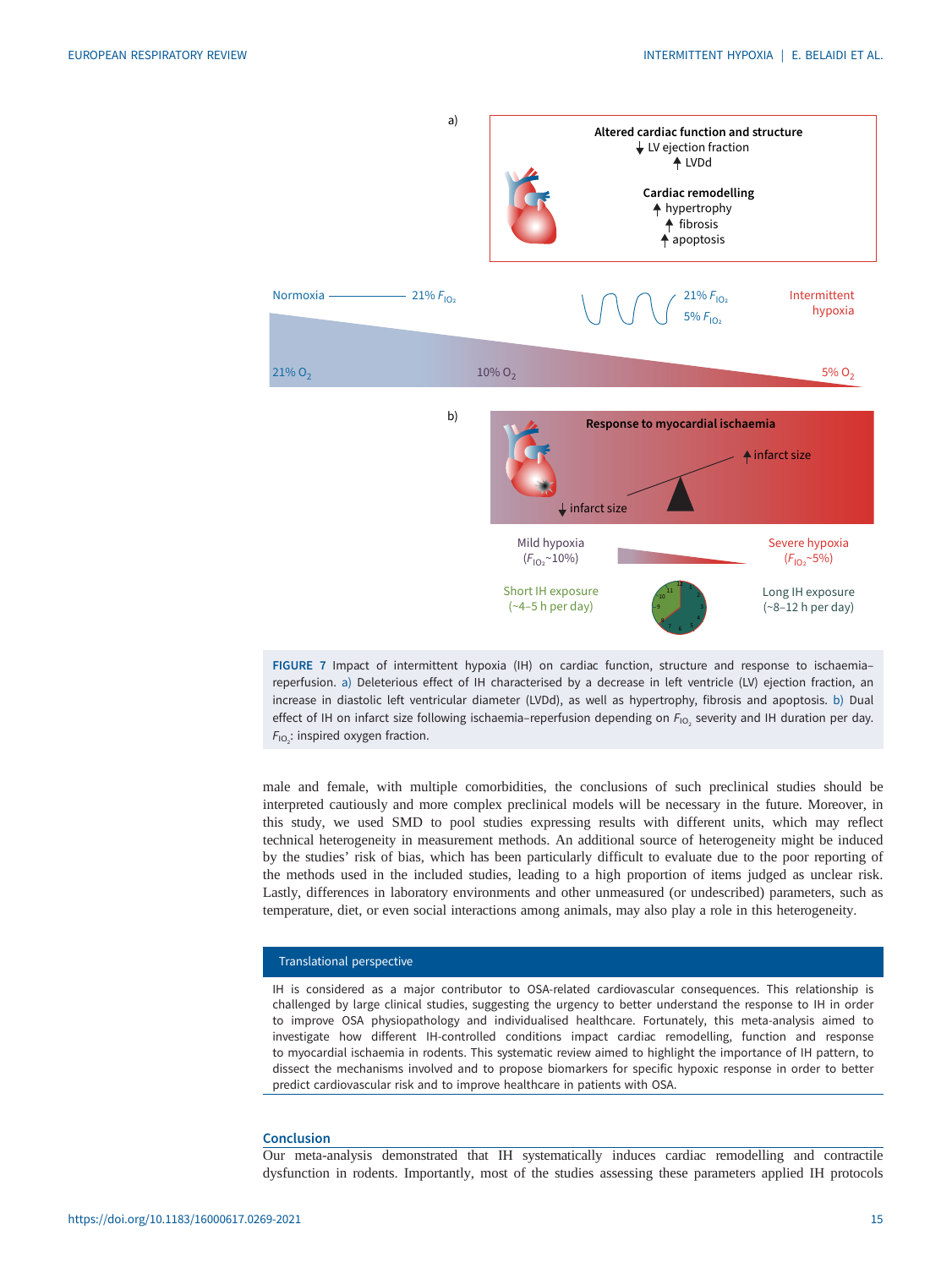<span id="page-15-0"></span>that mimicked extremely severe hypoxic disease. Conversely, IH induces a dual response to myocardial ischaemia–reperfusion, which is related to hypoxia intensity and duration [\(figure 7](#page-14-0)). Further preclinical studies, with various IH experimental designs and rigorous follow-up of hypoxic burden, are needed 1) to determine the specific detrimental or beneficial cardiovascular effects of different IH protocols (intensity and duration), 2) to dissect the mechanisms involved, and 3) to propose biomarkers for each specific hypoxic response in order to better predict cardiovascular risk and to improve healthcare in patients with OSA

Provenance: Submitted article, peer reviewed.

Acknowledgements: We thank our institutional affiliations, Inserm and Grenoble Alpes University.

Author contributions: E.B. and C.A. designed the study, generated and analysed the data and wrote the paper. C.K. contributed to write the paper, generated and analysed the data. S.B. designed the study. J.L.P. contributed to write the paper. O.H., G.F. and A.B.M. contributed to generate the data.

Conflict of interest: None declared.

Support statement: The work of these authors is recurrently supported by Inserm and Grenoble Alpes University, the "Fond de dotation Agir Pour les Maladies Chroniques", the "Fondation de France", the French National Research Agency (ANR-20-CE-140029-01 and "Investissements d'avenir" program (ANR-15-IDEX-02)). Funding information for this article has been deposited with the [Crossref Funder Registry.](https://www.crossref.org/services/funder-registry/)

#### References

- 1 Benjafield AV, Ayas NT, Eastwood PR, et al. Estimation of the global prevalence and burden of obstructive sleep apnoea: a literature-based analysis. Lancet Respir Med 2019; 7: 687–698.
- 2 Drager LF, McEvoy RD, Barbe F, et al. Sleep apnea and cardiovascular disease: lessons from recent trials and need for team science. Circulation 2017; 136: 1840–1850.
- 3 Yeghiazarians Y, Jneid H, Tietjens JR, et al. Obstructive sleep apnea and cardiovascular disease: a scientific statement from the American Heart Association. Circulation 2021; 144: e56–e67.
- 4 Levy P, Kohler M, McNicholas WT, et al. Obstructive sleep apnoea syndrome. Nat Rev Dis Primers 2015; 1: 15015.
- 5 Dewan NA, Nieto FJ, Somers VK. Intermittent hypoxemia and OSA: implications for comorbidities. Chest 2015; 147: 266–274.
- 6 Marin JM, Carrizo SJ, Vicente E, et al. Long-term cardiovascular outcomes in men with obstructive sleep apnoea–hypopnoea with or without treatment with continuous positive airway pressure: an observational study. Lancet 2005; 365: 1046–1053.
- 7 Cuspidi C, Tadic M, Sala C, et al. Obstructive sleep apnoea syndrome and left ventricular hypertrophy: a meta-analysis of echocardiographic studies. J Hypertens 2020; 38: 1640–1649.
- 8 Ogilvie RP, Genuardi MV, Magnani JW, et al. Association between sleep disordered breathing and left ventricular function: a cross-sectional analysis of the ECHO-SOL ancillary study. Circ Cardiovasc Imaging 2020; 13: e009074.
- 9 Yu L, Li H, Liu X, et al. Left ventricular remodeling and dysfunction in obstructive sleep apnea: systematic review and meta-analysis. Herz 2020; 45: 726–738.
- 10 Barbe F, Sanchez-de-la-Torre A, Abad J, et al. Effect of obstructive sleep apnoea on severity and short-term prognosis of acute coronary syndrome. Eur Respir J 2015; 45: 419–427.
- 11 Buchner S, Satzl A, Debl K, et al. Impact of sleep-disordered breathing on myocardial salvage and infarct size in patients with acute myocardial infarction. Eur Heart J 2014; 35: 192–199.
- 12 Sanchez-de-la-Torre M, Sanchez-de-la-Torre A, Bertran S, et al. Effect of obstructive sleep apnoea and its treatment with continuous positive airway pressure on the prevalence of cardiovascular events in patients with acute coronary syndrome (ISAACC study): a randomised controlled trial. Lancet Respir Med 2020; 8: 359-367.
- 13 McEvoy RD, Antic NA, Heeley E, et al. CPAP for prevention of cardiovascular events in obstructive sleep apnea. N Engl J Med 2016; 375: 919–931.
- 14 da Silva Paulitsch F, Zhang L. Continuous positive airway pressure for adults with obstructive sleep apnea and cardiovascular disease: a meta-analysis of randomized trials. Sleep Med 2019; 54: 28–34.
- 15 Oldenburg O, Wellmann B, Buchholz A, et al. Nocturnal hypoxaemia is associated with increased mortality in stable heart failure patients. Eur Heart J 2016; 37: 1695–1703.
- 16 Nicholl DDM, Hanly PJ, Zalucky AA, et al. Nocturnal hypoxemia severity influences the effect of CPAP therapy on renal renin-angiotensin-aldosterone system activity in humans with obstructive sleep apnea. Sleep 2021; 44: zsaa228.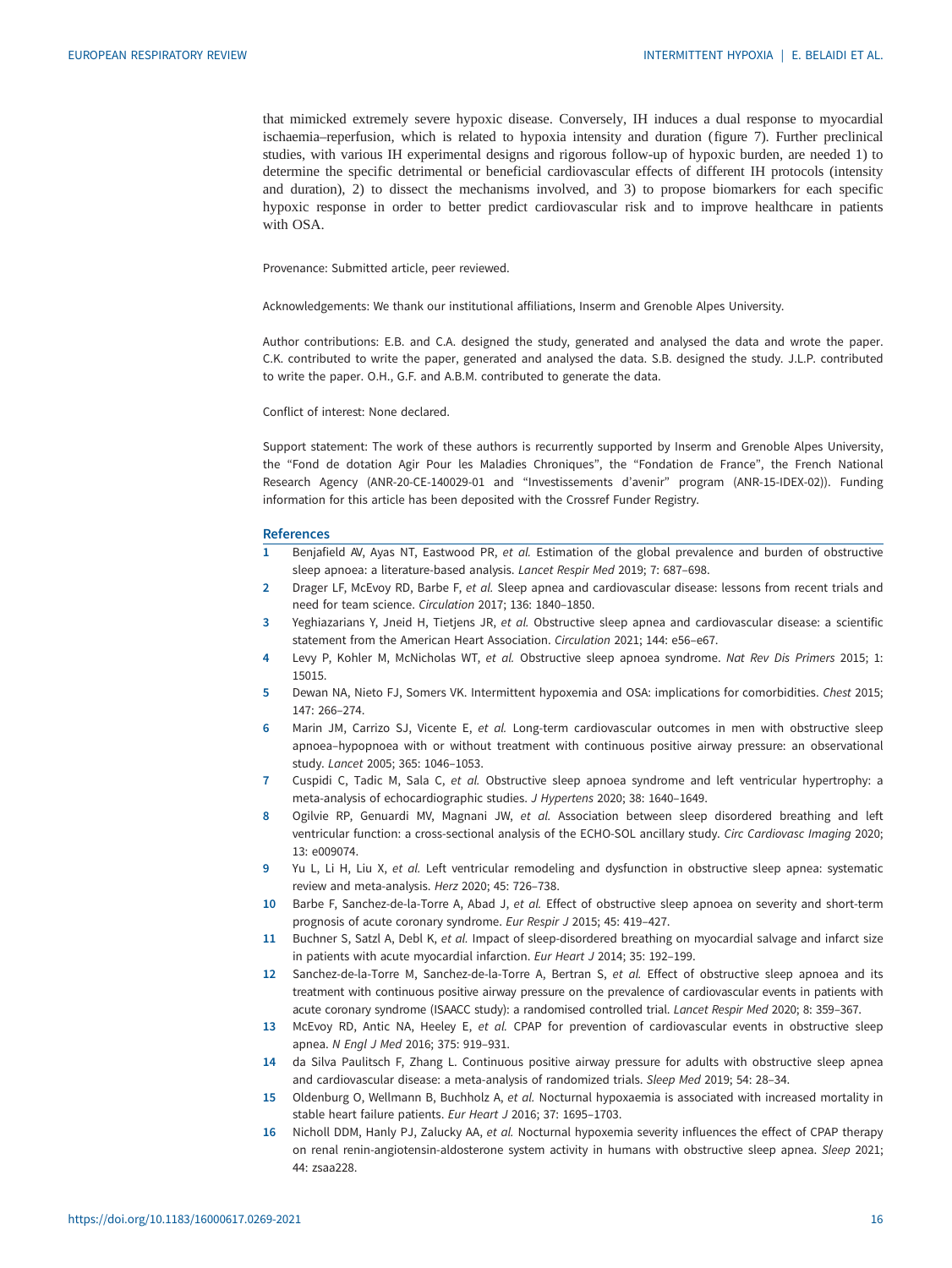- <span id="page-16-0"></span>17 Azarbarzin A, Sands SA, Stone KL, et al. The hypoxic burden of sleep apnoea predicts cardiovascular disease-related mortality: the Osteoporotic Fractures in Men Study and the Sleep Heart Health Study. Eur Heart J 2019; 40: 1149–1157.
- 18 Hooijmans CR, Rovers MM, de Vries RB, et al. SYRCLE's risk of bias tool for animal studies. BMC Med Res Methodol 2014; 14: 43.
- 19 Murad MH, Wang Z, Chu H, et al. When continuous outcomes are measured using different scales: guide for meta-analysis and interpretation. BMJ 2019; 364: k4817.
- 20 Cohen J. Statistical Power Analysis for the Behavioral Sciences. New York, NY, Routledge Academic, 1988.
- 21 Nakagawa S, Lagisz M, O'Dea RE, et al. The orchard plot: cultivating a forest plot for use in ecology, evolution, and beyond. Res Synth Methods 2021; 12: 4–12.
- 22 Egger M, Davey Smith G, Schneider M, et al. Bias in meta-analysis detected by a simple, graphical test. BMJ 1997; 315: 629–634.
- 23 Duval S, Tweedie R. Trim and fill: a simple funnel-plot-based method of testing and adjusting for publication bias in meta-analysis. Biometrics 2000; 56: 455–463.
- 24 Harki O, Boete O, Pepin JL, et al. Intermittent hypoxia-related alterations in vascular structure and function: a systematic review and meta-analysis of rodent data. Eur Respir J 2022; 59: 2100866.
- 25 Tamisier R, Gilmartin GS, Launois SH, et al. A new model of chronic intermittent hypoxia in humans: effect on ventilation, sleep, and blood pressure. J Appl Physiol 2009; 107: 17–24.
- 26 Tamisier R, Pepin JL, Remy J, et al. 14 nights of intermittent hypoxia elevate daytime blood pressure and sympathetic activity in healthy humans. Eur Respir J 2011; 37: 119–128.
- 27 Pengo MF, Soranna D, Giontella A, et al. Obstructive sleep apnoea treatment and blood pressure: which phenotypes predict a response? A systematic review and meta-analysis. Eur Respir J 2020; 55: 1901945.
- 28 Hou H, Zhao Y, Yu W, et al. Association of obstructive sleep apnea with hypertension: a systematic review and meta-analysis. J Glob Health 2018; 8: 010405.
- 29 Farré R, Martínez-García M A, Gozal D. Systematic reviews and meta-analyses in animal model research: as necessary, and with similar pros and cons, as in patient research. Eur Respir J 2022; 59: 2102438 [DOI: [10.1183/13993003.02438-2021\]](http://doi.org/10.1183/13993003.02438-2021).
- 30 Pujante P, Abreu C, Moreno J, et al. Obstructive sleep apnea severity is associated with left ventricular mass independent of other cardiovascular risk factors in morbid obesity. J Clin Sleep Med 2013; 9: 1165-1171.
- 31 Niroumand M, Kuperstein R, Sasson Z, et al. Impact of obstructive sleep apnea on left ventricular mass and diastolic function. Am J Respir Crit Care Med 2001; 163: 1632–1636.
- 32 Cloward TV, Walker JM, Farney RJ, et al. Left ventricular hypertrophy is a common echocardiographic abnormality in severe obstructive sleep apnea and reverses with nasal continuous positive airway pressure. Chest 2003; 124: 594–601.
- 33 Singh M, Hanis CL, Redline S, et al. Sleep apnea and galectin-3: possible sex-specific relationship. Sleep Breath 2019; 23: 1107–1114.
- 34 Shah NA, Reid M, Kizer JR, et al. Sleep-disordered breathing and left ventricular scar on cardiac magnetic resonance: results of the Multi-Ethnic Study of Atherosclerosis. J Clin Sleep Med 2020; 16: 855–862.
- 35 Diez J, Gonzalez A, Kovacic JC. Myocardial interstitial fibrosis in nonischemic heart disease, Part 3/4: JACC Focus Seminar. J Am Coll Cardiol 2020; 75: 2204–2218.
- 36 Dematteis M, Julien C, Guillermet C, et al. Intermittent hypoxia induces early functional cardiovascular remodeling in mice. Am J Respir Crit Care Med 2008; 177: 227–235.
- 37 Dematteis M, Godin-Ribuot D, Arnaud C, et al. Cardiovascular consequences of sleep-disordered breathing: contribution of animal models to understanding the human disease. ILAR J 2009; 50: 262–281.
- 38 Du Y, Wang X, Li L, et al. miRNA-mediated suppression of a cardioprotective cardiokine as a novel mechanism exacerbating post-MI remodeling by sleep breathing disorders. Circ Res 2020; 126: 212–228.
- 39 Bourdier G, Detrait M, Bouyon S, et al. Intermittent hypoxia triggers early cardiac remodeling and contractile dysfunction in the time-course of ischemic cardiomyopathy in rats. J Am Heart Assoc 2020; 9: e016369.
- 40 Zapater A, Sanchez-de-la-Torre M, Benitez ID, et al. The effect of sleep apnea on cardiovascular events in different acute coronary syndrome phenotypes. Am J Respir Crit Care Med 2020; 202: 1698–1706.
- 41 Lavie L, Lavie P. Ischemic preconditioning as a possible explanation for the age decline relative mortality in sleep apnea. Med Hypotheses 2006; 66: 1069–1073.
- 42 Lavie L, Lavie P. The double-edged sword of intermittent hypoxia–can intermittent hypoxia be both deleterious and protective in OSA? Focus on "Frequency and magnitude of intermittent hypoxia modulate endothelial wound healing in a cell culture model of sleep apnea". J Appl Physiol 2017; 123: 1021–1023.
- 43 Shah N, Redline S, Yaggi HK, et al. Obstructive sleep apnea and acute myocardial infarction severity: ischemic preconditioning? Sleep Breath 2013; 17: 819–826.
- 44 Verges S, Chacaroun S, Godin-Ribuot D, et al. Hypoxic conditioning as a new therapeutic modality. Front Pediatr 2015; 3: 58.
- 45 Linz D, Linz B, Heijman J. Sleep apnea, intermittent hypoxemia, and effects on ischemic myocardial damage: friend or foe? Can J Cardiol 2020; 36: 809–812.